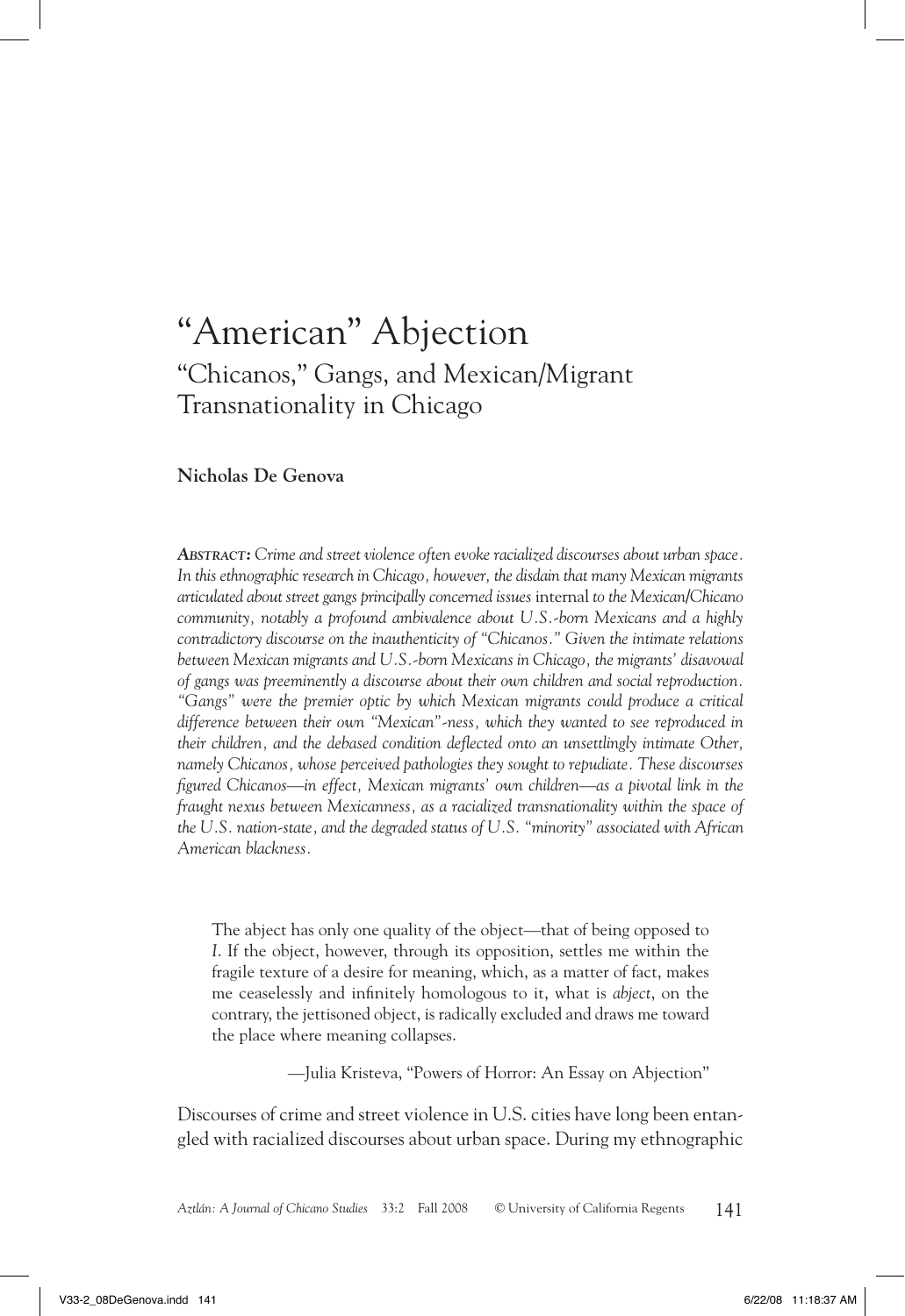research among Mexican labor migrants in Chicago during the mid-1990s, however, the aversion and candid disdain that many migrants articulated toward street gangs principally concerned issues *internal* to the Mexican community. They expressed ambivalence toward the most degraded of their own (segregated, virtually homogeneously Mexican) neighborhoods and revealed an even more profound ambivalence about "Chicanos." Mexican/ migrant discourse on the violence and criminality of street gangs, in other words, was frequently coupled with the familiar and predictable but still more contradictory discourse on the putative inauthenticity of Chicanos. Yet this was no expression of elite Mexican cultural chauvinism toward the presumed degeneracy of Mexican migrants and their descendants on the far side of the border. Rather, it was an articulation of the distinctly transnational anxieties of those migrants themselves with regard to their own racialization and the specter of abjection that seemed to threaten their children within the racial order of the United States.

This essay does not presume to provide an ethnography of Chicanos (if that term is taken to mean Mexicans born or raised in the United States), much less a study of street gangs. I have little interest in the social scientific objectification of "gangs" as such, and no pretensions of intervening in the morbid sociology of social control, "deviance," and "delinquency." Rather, this essay is an ethnographic examination of Mexican migrants' discourses about gangs in the historically and regionally specific ways that such concerns were formulated in Chicago during the 1990s. I am concerned with the ultimate construction of the Chicano as a figure of perdition and abjection and in what these perspectives might elucidate about the racial economy of the United States.<sup>1</sup> "Gangs" emerge here not as the criminological object of study of a positivist inquiry, but rather as a contradictory discursive formation that served to mediate the more agonistic and intimate ways that Mexican migrants contemplated the commonly beleaguered "American" prospects for their own children. "Chicanos," as a figure of abjection, tended to provide a negative foil against which to project an

Nicholas De Genova teaches anthropology and Latina/o studies at Columbia University. His books include: *Working the Boundaries: Race, Space, and "Illegality" in Mexican Chicago* (Duke University Press, 2005), *Latino Crossings: Mexicans, Puerto Ricans, and the Politics of Race and Citizenship* (Routledge, 2003), *Racial Transformations: Latinos and Asians Remaking the United States* (Duke University Press, 2006), and *The Deportation Regime: Sovereignty, Space, and the Freedom of Movement* (forthcoming). He is completing a new book, to be titled "The Spectacle of Terror: Immigration, Race, and the Homeland Security State." He can be reached at npd18@columbia.edu.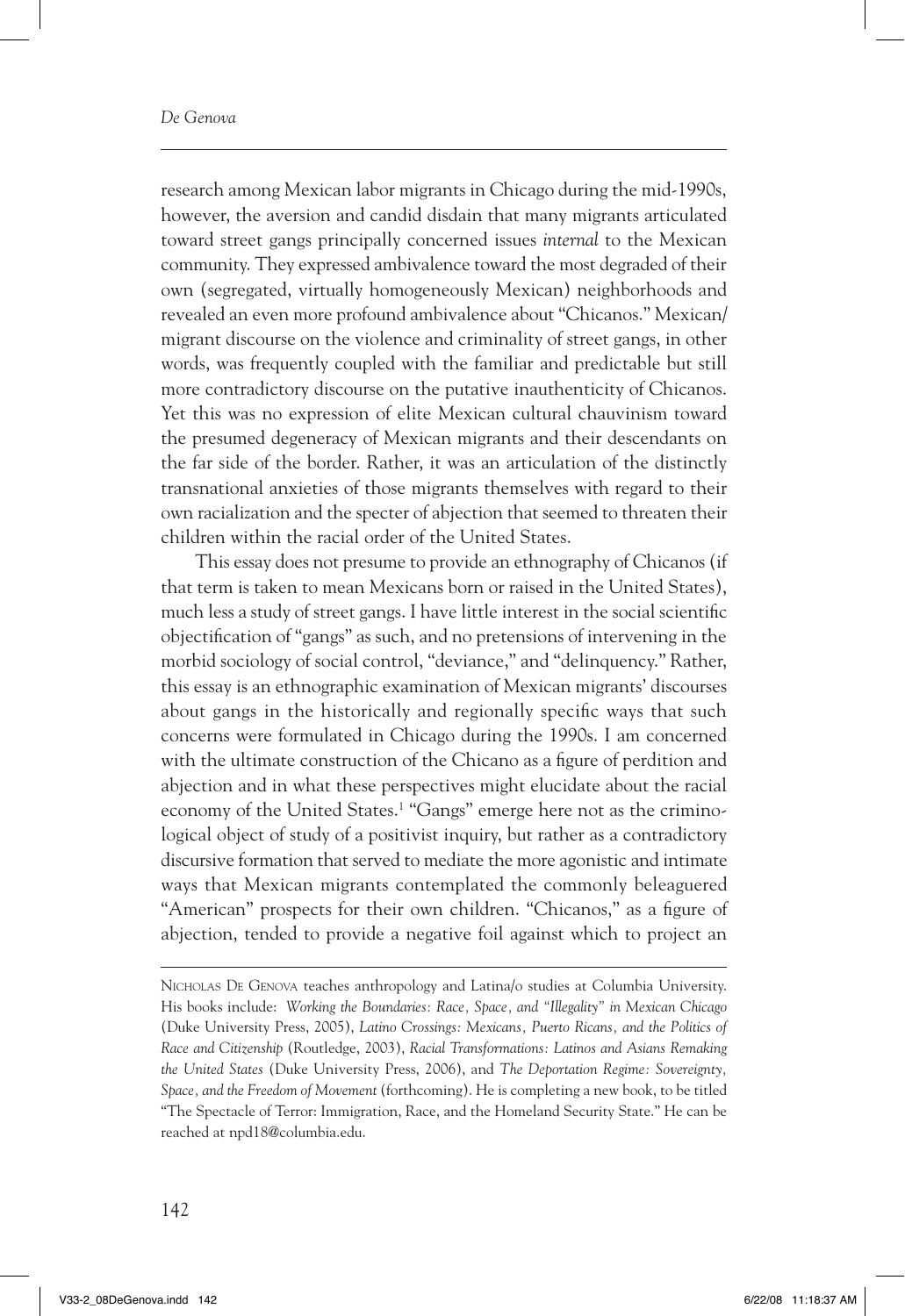alternative but no less racialized imagination of distinctly and emphatically "Mexican" transnationality within the United States.

It is critical to clarify from the outset how I deploy various terms in the ensuing analysis, how that terminology relates to the particular usages that prevail in Mexican Chicago, and how those conventions of speech signaled the more substantial social conflicts with which I am principally concerned. Chicago has the second-largest urban concentration of Mexican residents in the United States, with over 1.1 million in the metropolitan area and over 530,000 in the city proper.<sup>2</sup> Although Chicago's Mexican community has already reproduced itself over four or five generations since the World War I era, a dramatic acceleration of Mexican migration to Chicago began only in the late 1960s and early 1970s; it has continued unabated ever since. In contrast to other parts of the United States with prominent Mexican populations, therefore, the absolute majority of Chicago's Mexican population consists of people who have themselves migrated from Mexico (55 percent "foreign-born" as of the 2000 census). As a result, the overwhelming majority are either migrants or the children of migrants. Regardless of their various legal statuses and heterogeneous migration histories, Mexican migrants in Chicago virtually never use the terms "Mexican American" or "Chicana/o" to describe themselves. Instead, they simply call themselves *mexicana* or *mexicano* in Spanish, or "Mexican" in English. Likewise, Mexicans born or primarily raised in the United States pervasively identify themselves in Chicago simply as Mexican. The term *Chicano,* much like the term *Mexican American,* has very little currency in the everyday life of Mexican Chicago (Davalos 1993; Guerra 1998; Valdés 2000).

Indeed, this inherent ambiguity and heterogeneity about *being* Mexican in Chicago, regardless of one's place of birth, citizenship status, or cultural orientation and tastes, is instructive; it reflects an expression in everyday practice of the resignification of "Mexican"-ness as a specifically *racialized* category (De Genova 2005).<sup>3</sup> If the category Chicano is almost universally disavowed in Chicago, it is not the result of a lack of familiarity with that term and its genealogy (although this may be plausible to a fair extent) so much as the consequence of a more elementary repudiation of that identification in favor of a re-racialized and transnationally inflected Mexicanness. Although I usually opt against imposing a category on people who would not be inclined to use it themselves, in this essay I nevertheless use the term *Chicano* fairly liberally, relying upon a distinction between *Mexican* (referring to migrants from Mexico) and *Chicano* (signaling Mexicans born or primarily raised in the United States). I do so not so much in the interests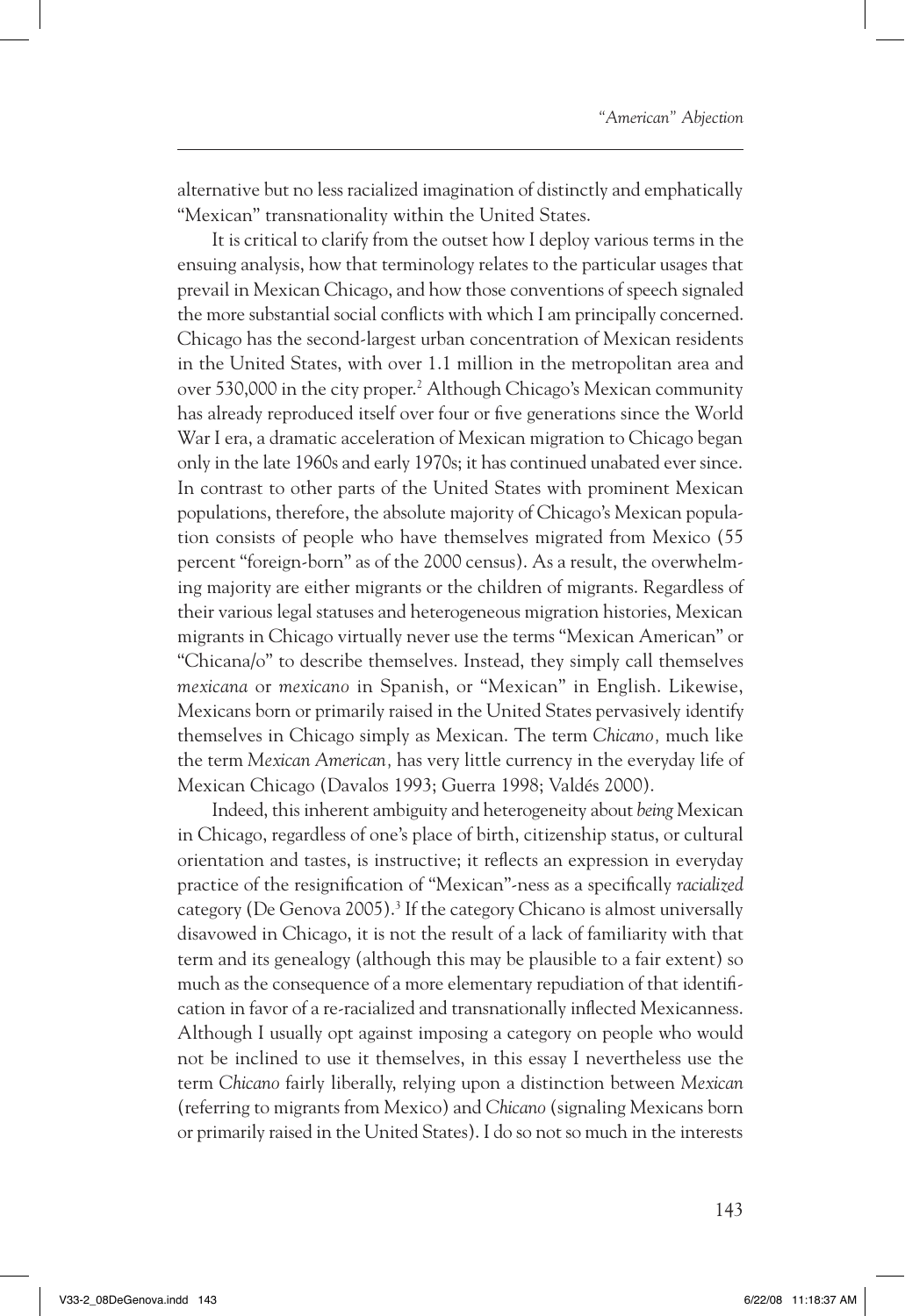of economy, although *Chicano* might provide a convenient shorthand for this sociopolitical distinction that Mexican migrants in Chicago typically expressed descriptively, referring to people "who were born here," "who grew up here," "who are from here," and so forth. Rather, my aim is to problematize the way that the term *did indeed arise* in some particular instances, as a distancing mechanism that served to disavow some "Chicanos" for the sake of recuperating others. During my ethnographic research, street gangs and gang members provided the premier optic through which Mexican migrants could produce a critical difference between "Mexican"-ness (their own, and more important, that which they were concerned to see reproduced in their children) and the debased condition that could be deflected onto an unsettlingly intimate Other—namely, "Chicanos" (presumably, some other Mexicans' children). This abject Chicano tended to be a figure with whom they were painfully familiar, but whose perceived pathologies they were intent to repudiate.

The term "migrant," furthermore, consistently serves here to do a certain epistemological work, namely, to supply a more rigorously transnational category of analysis intended to disrupt the implicit teleology of the more conventional term "immigrant." The latter is posited always from the standpoint of the U.S. nation-state with reference to supposed outsiders coming *in*, presumably to stay. Indeed, because I am committed to a thoroughgoing critique of the ways that conventional discourses of immigration, settlement, and "assimilation" play a critical role for U.S. nationalism, I have generally been cautious if not frankly hostile to inevitable sociological preoccupations with the so-called second generation (De Genova 2005, 56–94). This essay may therefore be understood as a provisional attempt to explore such themes concerning Mexican migrants' children, but in a manner that I hope will scrupulously foreclose hegemonic and commonsensical presuppositions about "Americanization." Indeed, the racialized figures of both "American" and "Chicano" identity loom here as pronounced horizons against which an equally racialized "Mexican" transnationality came to be posited.

### **The Pachuco's Long Shadow**

The elision if not outright equation of Chicanos with gangs, and by implication with criminality, has a genealogy that deserves some critical scrutiny. Following the spectacular public visibility of the Sleepy Lagoon murder trial in 1942 and the subsequent Zoot Suit riots in 1943 in Los Angeles, the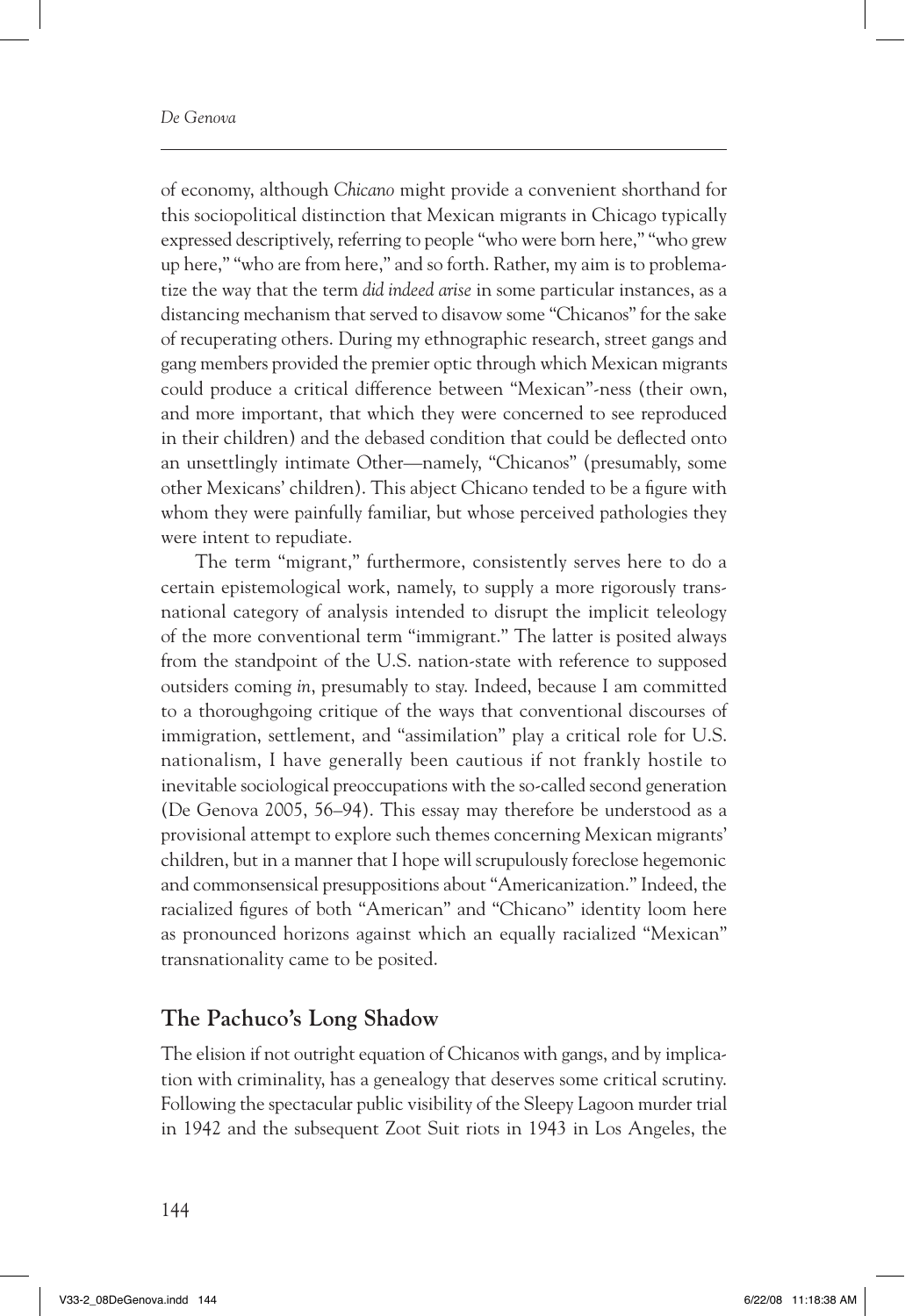despised figures of U.S.-born Mexican (male) youth and street gangs became sutured in the ideological unity of the pachuco (Escobar 1999; Mazón 1984; Pagán 2003). George Sánchez has written of the Sleepy Lagoon case, "No other event best symbolizes the ascendancy of *second-generation* Mexican Americans to public consciousness" (1993, 266, emphasis added; see also Jew 2006). During the Sleepy Lagoon/Zoot Suit crisis, the mass media, like much of the subsequent sociology, routinely depicted "zoot suiter" youths and pachuco "gangs" in utter isolation from their own Mexican/ migrant parents, "almost 'orphans' in the history of Mexican immigration" (G. Sánchez 1993, 268).4

Since Octavio Paz's notorious rendering of the figure of the pachuco as a "sinister clown" in *The Labyrinth of Solitude* (1985, 16), his dismal treatise on Mexican "national character" first published in 1950, there has been no dearth of specifically Chicano-identified criticism devoted to recuperating that same figure as a redemptive one, an icon conscripted into the somewhat awkward service of epitomizing a distinctively and definitively Chicano mode of cultural subjectivity and style of resistance.<sup>5</sup> Luis Valdez's theatrical and later cinematic representation of the pachuco in *Zoot Suit* (first staged in 1978, screened in 1981, and published in 1992) stands as perhaps the most widely circulated of such images, becoming virtually hegemonic (Babcock 1995; Barrera 1992; Brown 2002, 36–61; Elam 1997; Fregoso 1993, 21–48; Noriega 1992; Webb 1998). Much earlier, however, the figure of the pachuco had already contaminated the Mexican popular cinema through Germán Valdéz's comedic persona of Tin Tan (Durán 2002; Monsiváis 1977; 1997, 106–18), much to the chagrin of such eminent Mexican cultural gatekeepers as former minister of education José Vasconcelos, who predictably denounced "tintanesque gibberish" as so much corrosive *pochismo* (Durán 2002, 43–44).<sup>6</sup> In contrast—indeed, in response—Chicano studies scholars across a variety of disciplines, theoretical orientations, and political agendas have repeatedly conjured up one or another rendition of the pachuco's anti-assimilationist defiance as a kind of oppositional, protonationalist (notably, masculinist) embodiment of Chicano particularity. Alfredo Mirandé, for instance, is characteristic in his frank celebration of the pachuco as "an especially visible symbol of cultural autonomy and resistance" whose distinctive style and demeanor "is at once an affirmation of one's manhood and one's culture" (1985, 179–80). Indeed, despite the robust Chicana feminist critique of the patriarchal and heteronormative presuppositions that animated Chicano nationalist discourse and practice, it is possible nevertheless for one to encounter the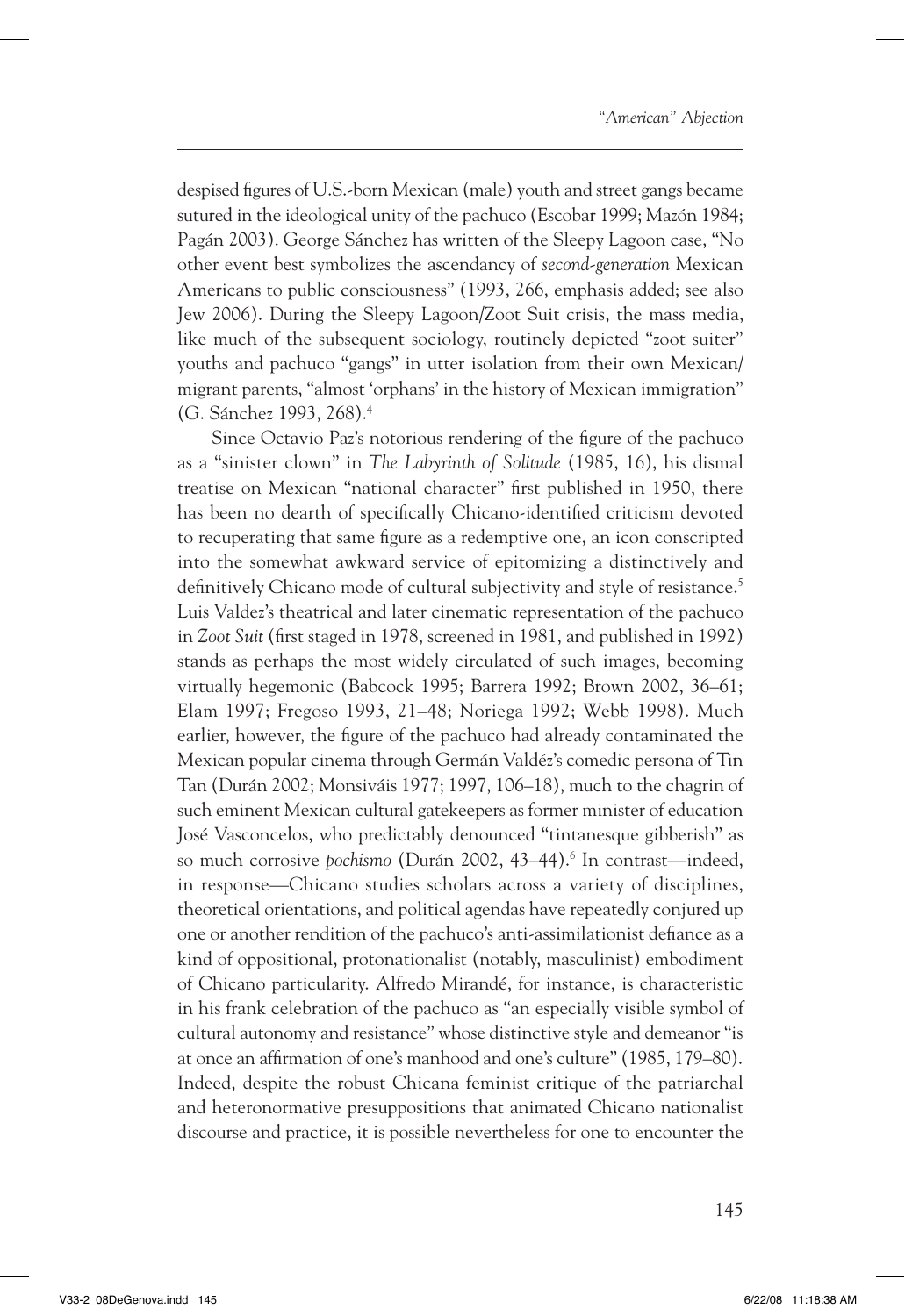reconstruction of the pachuco's emblematic resistance in celebrations of the pachuca, both in her affront to the gendered prescriptions and proscriptions of hegemonic familial ideologies and in her disruptive transgressions of public space (see, for example, Brown 2002, 81–123; Fregoso 1999). In short, the unique creativity and sheer insubordination romantically associated with the figure of the pachuca/o have proven enduring and seemingly irresistible for many Chicana/o political and scholarly projects, even as this revalorizing and validating gesture would appear, in effect, to reappropriate but nonetheless reiterate plainly racist hegemonic representations that sustain an enduring affiliation between Chicano street gangs, as distinctive youth cultural formations, and U.S.-born Mexican youth, in general.7

There can be little doubt that Paz's disparaging sketch in "The Pachuco and Other Extremes" drew its force from elitist prerogatives for superintending Mexican cultural "authenticity" and a predictable, concomitant disdain for migrants and their progeny in the United States as mere pochos (Griswold del Castillo 2002; Madrid-Barela 1976). After all, one of the didactic and demonstrative points for Paz was precisely that "like it or not," pachucos were indeed Mexicans—"one of the extremes at which the Mexican can arrive" (1985, 14) when shorn of "his whole inheritance: language, religion, customs, beliefs . . . left with only a body and a soul" (15). Furthermore, but seldom noted, Paz's analysis bore a striking resemblance to the assimilationist commonsense of hegemonic U.S. sociology as programmatically formulated by the Chicago School, which explained the purported delinquency of the "second-generation" children of "immigrants" as a pathological but inevitable effect of intergenerational conflict and cultural hybridity, bifocality, and dislocation (for examples, see Bogardus 1926; Thrasher 1927; Wirth 1928, 253–54; 1931; see also Bogardus 1970, 55–58, 68–75). Neither truly "Mexican" nor genuinely accepted as "American," and with an "assimilation" process gone woefully awry, the Chicano, for Paz, devolved to delinquency to satisfy more elementary existential needs for visibility and recognition. Desiring self-humiliation, seeking to attract persecution and scandal, accepting victimization in place of anonymity and mere negation, the Chicano-as-pachuco, according to Paz, "as a delinquent . . . can become one of [society's] wicked heroes" (1985, 16). Thus, when the pachuco is cherished, in effect, as a defining icon of *anti*assimilationist Chicano cultural specificity—posited in contradistinction to both the white supremacist ideal of "American" national identity and an authentic *mexicanidad* that has proven elusive at best—it is troubling that some Chicano studies scholars may retain an uncritical affinity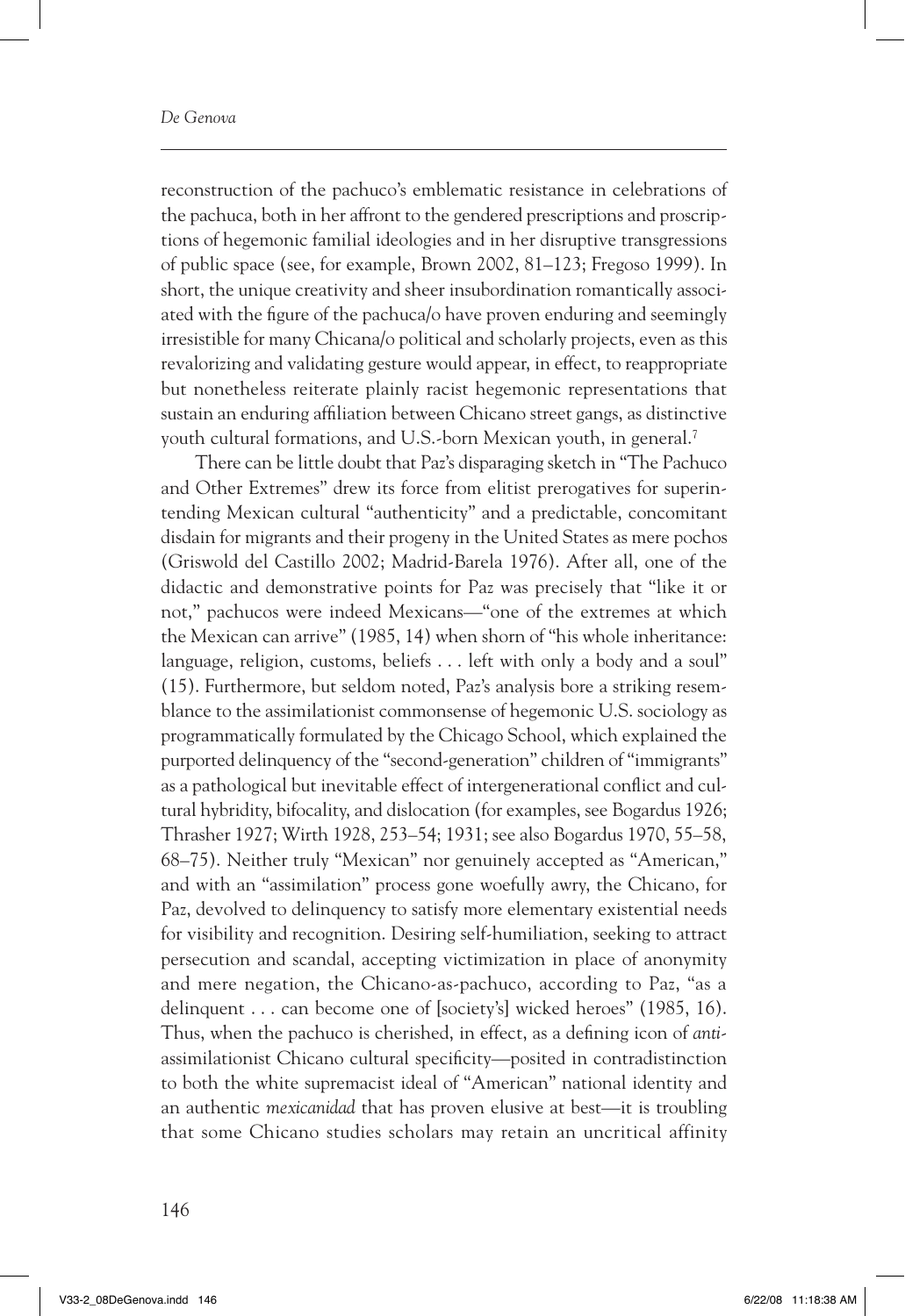for the basic premises of Paz's caricature of the ostensibly maladjusted children of purportedly inassimilable Mexican migrants. Indeed, the putative repudiation of the presumably inexorable "assimilation" process was precisely what constituted "pathology" within the conceptual logic of this problematic, all the while ensuring that stubborn allegiances to "ethnic" insularity would merely defer the assimilation question from the migrant generation to subsequent ones (De Genova 2005, 56–94). Moreover, it was the presumed cultural bifocality and ambivalence of those who were supposedly in-between, neither completely "foreign" nor truly "American," that likewise generated "delinquency."

Both the elite Mexican and Chicano perspectives tend, furthermore, to rely upon the conventional reductive binary disjuncture whereby "real" Mexicanness is treated as an exclusive preserve of Mexico, and all things Mexican on the U.S. side of the border are presumptively and preemptively classified as a "something else" that comes to be called Chicano. The problem that I would underscore, therefore, is the ease with which these two seemingly opposed gestures come to share a common conceptual terrain, ultimately confined within the teleological premises of a problematic of "assimilation" and "pathology," whereby street gangs—and therefore, self-destructive violence and criminality—come to stand in as a reductive metonym for all things Chicano. This pathologizing gesture toward Chicanos is especially vexing once we descend from the heights of literary or philosophical abstraction where the figure of the pachuco remains precisely a figure, a representation. More urgent is the task of contending with the ways that similarly ideological gambits—collapsing the substantive distinctions between Chicanos and figures of criminality, such as gangs, cholos, and so on—come to be reanimated, not in the (ultimately Eurocentric) cultural nationalist discourses of Mexican elites, nor in the respectability discourses of the Mexican American middle class, but rather in the discourses of everyday life among working-class Mexican migrants in the United States.

More vexing still is the manner in which the hegemonic legacy of Mexican criminalization in the United States, and particularly the vociferous mass-mediated moral panic about gangs, crime, and violence that stigmatized black and Latino communities from the mid-1980s through the mid-1990s, could apparently have been so readily recapitulated within some of those same communities (Acuña 1996, 255–87; Brownstein 1996; Chiricos 1996; Davis 1990, 265–322; Escobar 1999; Jackson 1993; Moore 1991, 1–9; Rosales 1999; Tovares 2002; Welch, Price, and Yankey 2002).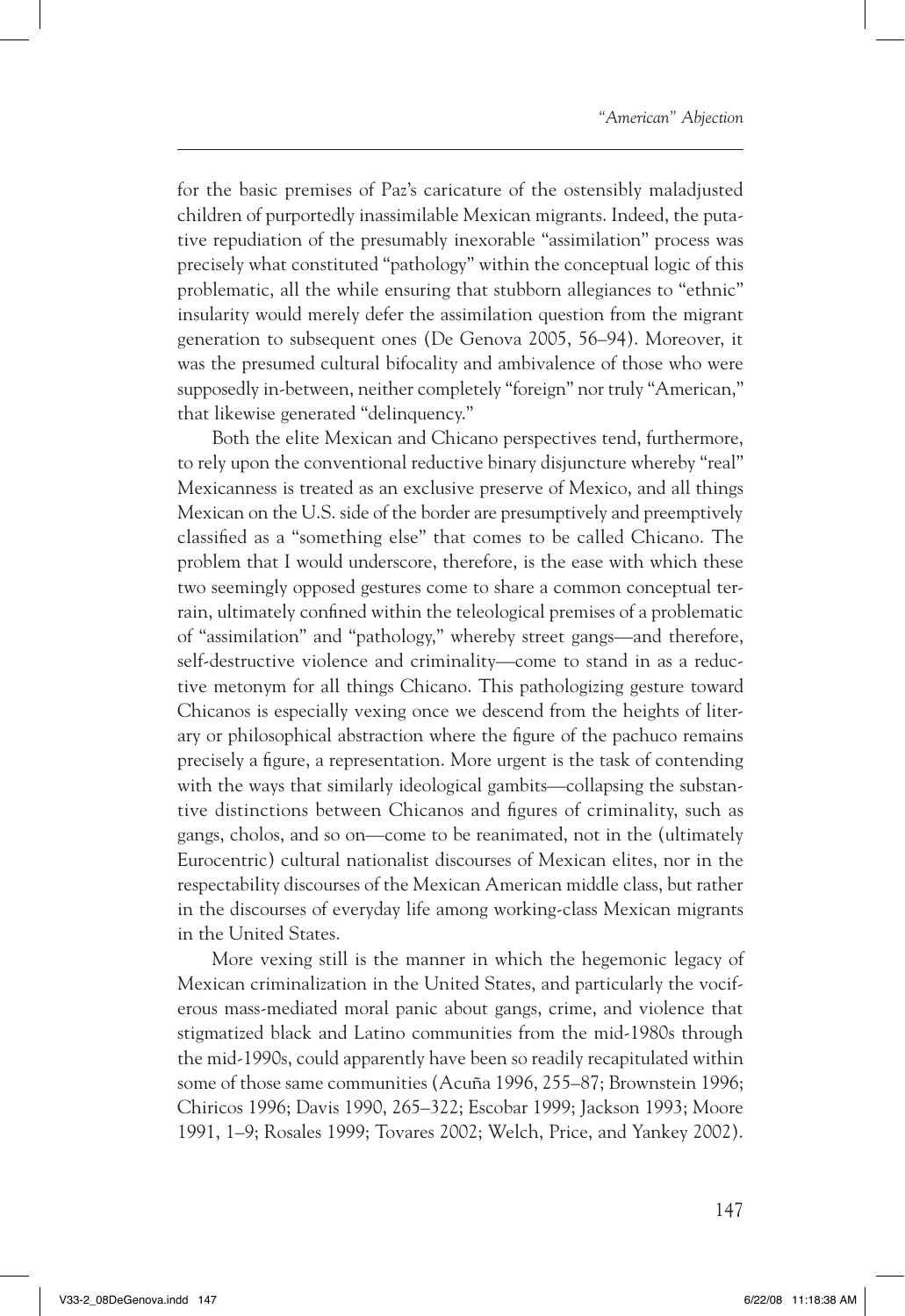Monica Brown (2002, xiii) has astutely noted that after the pervasive association of *all* Latinos (and particularly Mexicans) with the conjoined stigmas of "foreign"-ness and migrant "illegality," constituting an invasive menace to U.S. nationhood from beyond the country's borders, "delinquent and dangerous gang youth . . . are considered an enemy alien nation within . . . part of a problem that threatens to eat up our society." Thus, juxtaposed to, but also deeply entangled with, the figure of the "illegal alien," Latino gangs come to be distinguished by a kind of delinquent citizenship (Brown 2002; see also Ramos-Zayas 2004). This semblance of an awkward *internalization* by (often undocumented or previously undocumented) Mexican migrants of the hegemonic discourses of moral panic about gangs, however, turns out to be more enigmatic than it may first appear. What was at stake—in the case examined here, at least—was an effort by these migrants to strategically deploy that dominant (racist) ideological commonsense (about "Mexican" youth gangs) toward the ends of mediating and confirming the very meanings and limits of what could be counted as truly "inside" or "outside" of their own fundamentally *transnational* sense of "Mexican" community, albeit at the expense of those Mexican ("Chicano") youths who were perceived to have become a kind of liability.

Insofar as theirs was a project that aspired to produce and sustain community through what was largely imagined to be essentially the *conservation* of something—"Mexican"-ness—we of course should be reminded of the fundamental *conservatism* implicit in the maintenance of any community (De Genova 1995). Notably, this project largely sought to expel (or *externalize*) the abject specter of Chicano gangs as part of a larger gesture that upheld the externality of all things "American" from the (migrant) Mexicanness that it nonetheless fashioned very much *within* the space of the U.S. nation-state. Like any strategy, this one was fundamentally premised upon uncertainty and irresolution, and there was no guarantee of its outcome. Moreover, this strategy embraced hegemonic ideological conceits while seeking to critically redirect the force of those conceits by refining its targets, in an overall exercise of collective self-exoneration. Thus, this project for the production of a pronouncedly "Mexican" transnationality ensnared as it was in a beleaguered dialogue with U.S. nationalism and its unrelenting racial project—was inevitably bedeviled by reckless gambles and unanticipated perils.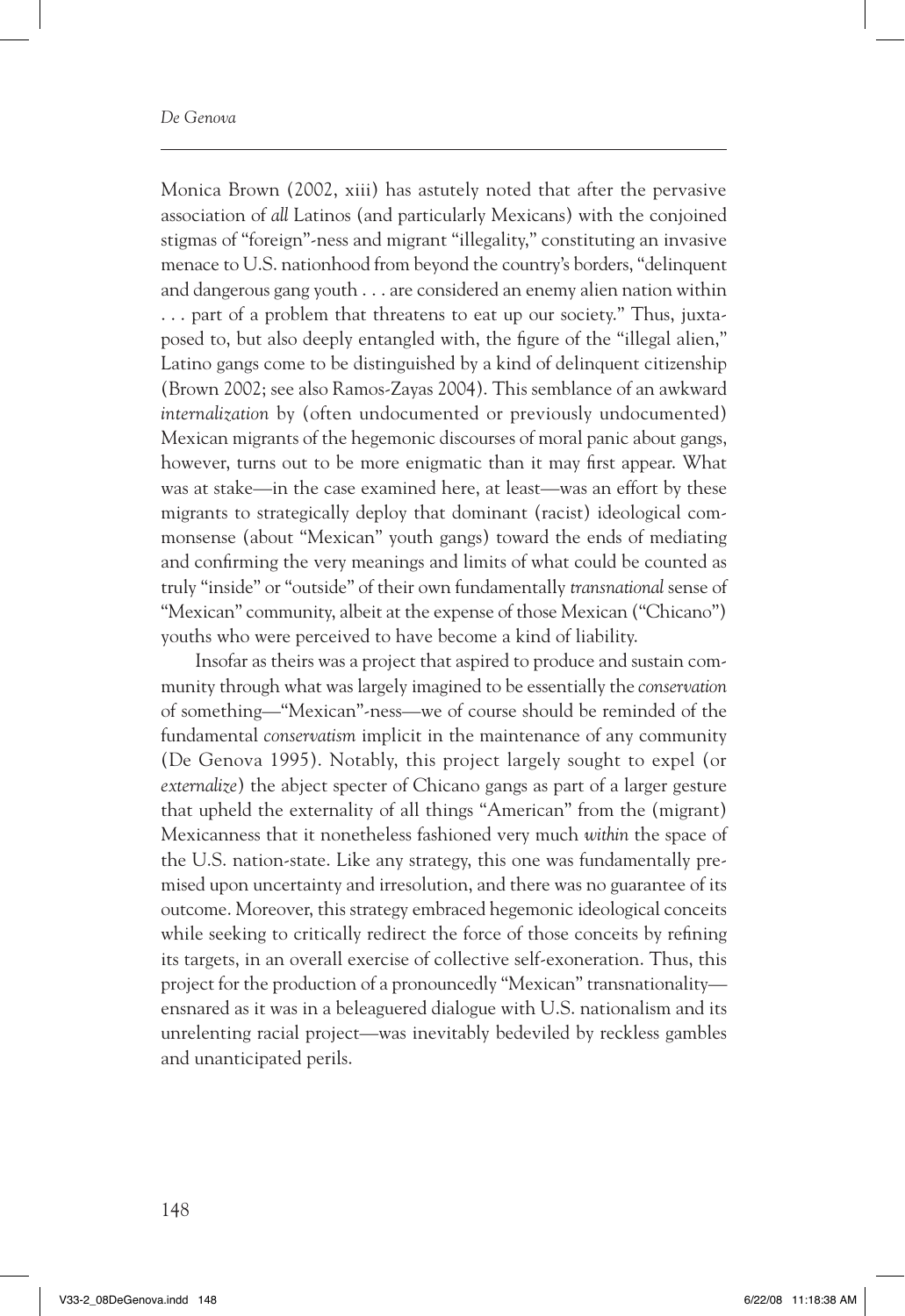### **"Chicanos, Not Real Mexicans"**

Mexican migrants' conceptions of their own Mexicanness came to be reworked in Chicago as a distinct transnationality in contrast to the putative U.S. national identity of "American"-ness. Indeed, Mexican migrants in Chicago ubiquitously tended to reserve the term "American" as a name for racial whiteness. Very seldom did they refer to any people of color as "Americans" or conceive of their own or their children's futures in terms of "becoming Americans" (De Genova 2005, 167–209). This involved an implicit recognition of U.S. nationalism and "American" national identity as racial formations inextricable from a sociopolitical order of white supremacy. Such a transnationalized Mexicanness, therefore, seemed likewise to be always already (re-)racialized, inasmuch as it was significantly and substantially posited in relation to whiteness, blackness, and so on.8 Thus, the ambivalent discourses about gangs can be seen to figure Chicanos—in effect, Mexican migrants' own children—as a pivotal link in the fraught nexus not so much between Mexicanness and "American"-ness as between "Mexican"-ness (as a racialized transnationality within the space of the U.S. nation-state) and the degraded racialized status of U.S. "minority." If this transnational Mexican formation was no less pronouncedly racialized, it was radically distinct nonetheless from the latter, which was seen as something strictly *internal* to the constitution of U.S. ("American") nationhood, approaching or approximating African American blackness as the archetypically debased bottom of that social formation (De Genova 2006a).

During an English as a Second Language (ESL) course that I taught in 1994 for workers at a metal-stamping factory that I will call DuraPress, a Mexican migrant named Ricardo mentioned that he had just seen the film *Blood In, Blood Out*. 9 When asked what the movie was about, another Mexican migrant, Benito, asserted plainly, "It's about Mexican people." Immediately, Ricardo, Adelberto, and David disputed the claim, demanding, "What are you saying, dumb-ass [*güey*]?! It's about gang-bangers [*cholos, gangueros*], not *mexicanos*!"10 Clearly, street gang members and Mexicans were posited as mutually exclusive sets, and Benito's sloppy elision of that stark separation was anathema to the other members of the group, all of whom were also migrants from Mexico. Much of the ensuing commentary was ironic, humorous, and playful, but it nonetheless reaffirmed these men's collective sense that gangs in Chicago, as elsewhere, were a genuine menace.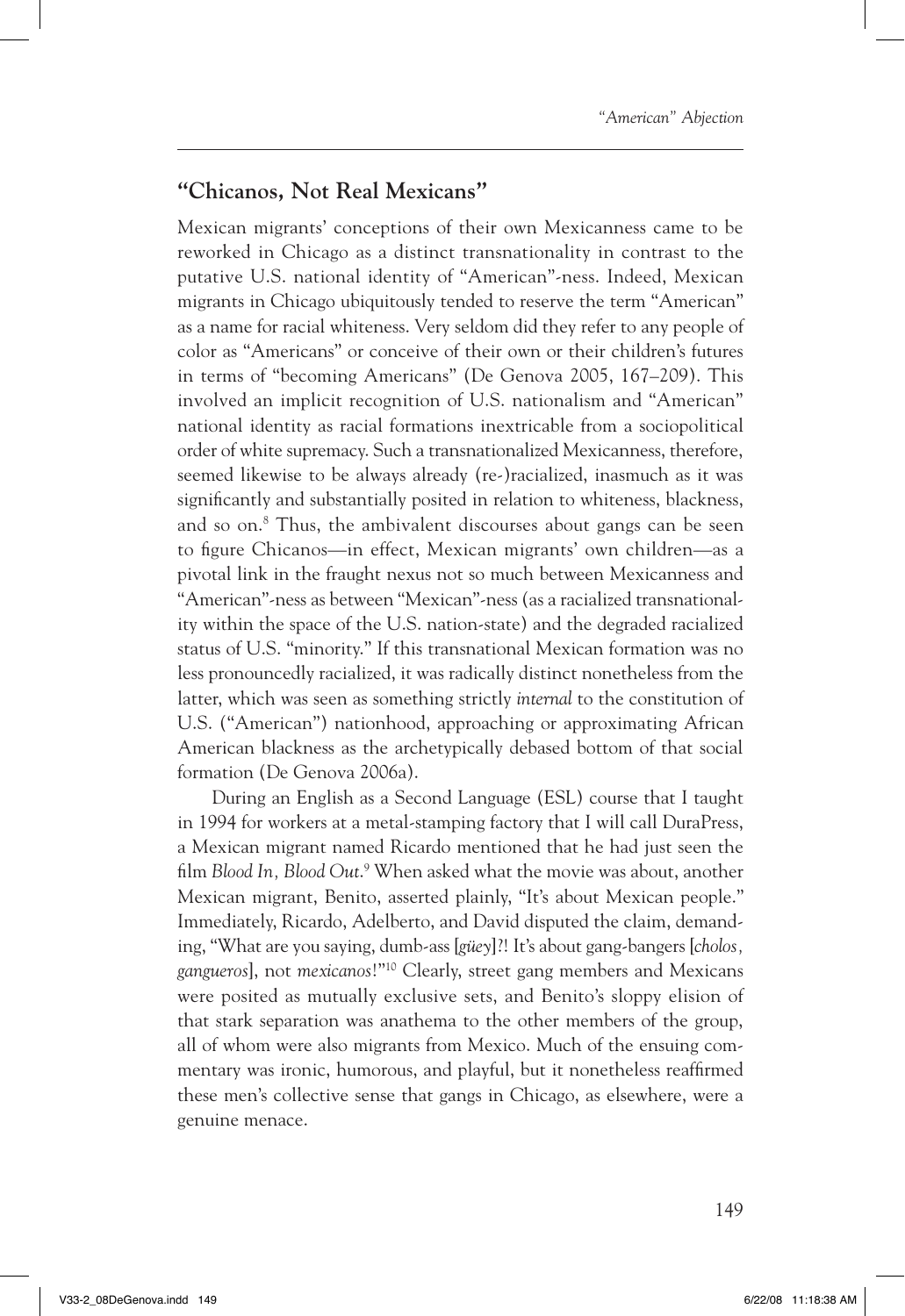Yet in the course of the conversation, there surfaced a series of rather intimate connections between these Mexican migrants and the gangbangers whom they disavowed. Ricardo announced that there was a new gang where he lived in La Selva ("The Jungle," as it was known in English). This was a ghettoized Mexican/migrant enclave in a predominantly white, working-class suburb near the factory, where many of the DuraPress workers either still lived or had previously resided. This new gang was called Los Vatos Locos, reportedly having adopted its name from the same movie we were discussing. Ricardo affirmed, furthermore, that his own nephew was involved with the gang. Nevertheless, while various members of the group acknowledged familiarity with street gangs and family connections with gang-bangers, David proceeded to clarify: "They're Chicanos, not real Mexicans."

I pursued the issue, turning David's comment into a question: "Are Chicanos not real Mexicans?" Ricardo explained, "They're born here, they're not from Mexico, they just have Mexican parents . . . they're called pochos." "But their parents are from Mexico," I continued, so "that means somebody will call *your* kids pochos." Confronted with this dilemma, Adelberto reworked the formula for inclusion and exclusion, specifying, "If both parents are from Mexico, then they're 100 percent Mexican, not Chicano." Ricardo's wife, however, was not from Mexico—she was a Chicana; this meant that Adelberto's solution would not serve to recuperate Ricardo's children. Ricardo went on to explain, "Some [Chicanos] will tell you, 'I'm not Mexican, I'm American,' but others will say they're more Mexican than the Mexicans (the ones from Mexico) . . . they wave the Mexican flag, wear it on their shirts and pants . . . but it's different for us, because it's against the law in Mexico to wear the flag on your clothes or wave it around (except on September 16)." Thus, even when Chicanos tried to perform their Mexicanness, Ricardo implied, they merely exposed all the more just how un-Mexican they really were. Concerning the ostentatious display of large Mexican flags that was popular during the Mexican Independence celebrations in September, David added, "Also, when Puerto Ricans see you wave the flag like that, you get into fights." Benito and David had both lived in Los Angeles, where there are much larger Central American communities than in Chicago and where they would have been more accustomed to hearing the term "Chicano" than in Chicago. They asserted, "Chicano means they're born here, but the parents can be from anywhere, they might be Mexicans, but they can be from Guatemala and El Salvador, too."11 Now, confronted with yet another reformulation, I asked,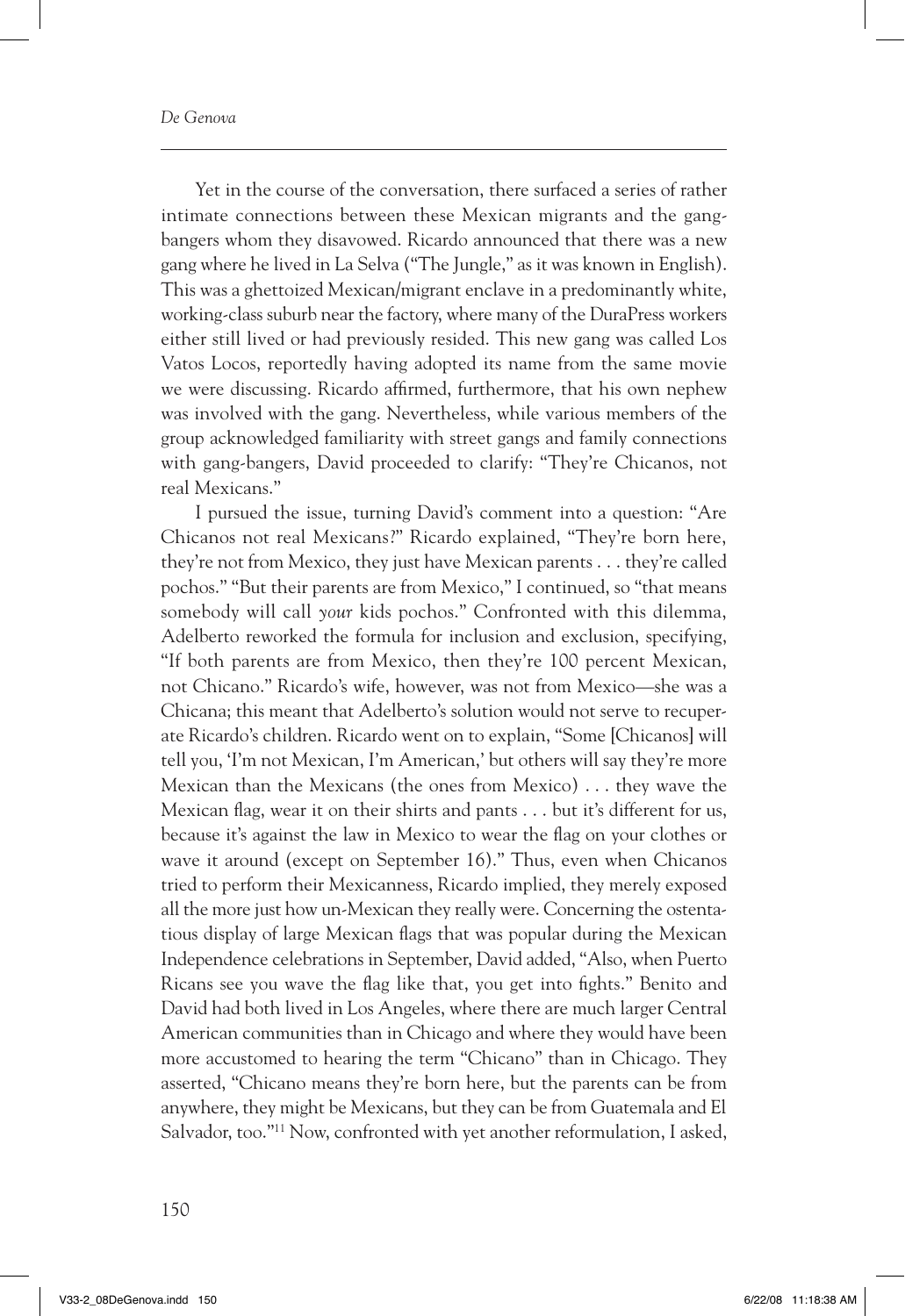"So what about those who are born here but have Puerto Rican parents?" David replied adamantly, "No, they're Americans" (see also De Genova and Ramos-Zayas 2003, 101–3).12

In this discussion, a Mexican/migrant discourse on the criminality of gang members was more or less seamlessly coupled with the still more contradictory one on the presumed inauthenticity of Chicanos. But the relations between Mexican migrants and Chicanos are ultimately, of course, intimate ones. Thus, in spite of what may sometimes be palpable sociocultural incongruities, any attempt to produce a stable or coherent opposition between the two inevitably founders. Furthermore, while these men grappled with various formulations of how to sustain the divide between Mexicans and Chicanos, there was a measure of fluidity that could even accommodate an analogy between themselves and some other Latino groups (with the remarkable exception of Puerto Ricans, at least in this instance). Moreover, a social practice of identification as Mexican, waving the Mexican national flag—here attributed primarily to Chicanos, and thus implicitly a practice of *non*-Mexicanness—was in part disavowed precisely because it threatened to incur the violence of Puerto Ricans, whom Mexican migrants often perceived as threatening and antagonistic (De Genova and Ramos-Zayas 2003). These thoroughly equivocal Mexican/ migrant discourses can be seen to figure "Chicanos"—which is really to say, the migrants' children—as an intermediary and unsettling connection between Mexican transnationality and the distinctly "American" abjection of Puerto Ricans.

### **Shared Spaces, Contested Spaces**

If the Mexican/migrant discourse on gangs was pervasive in Chicago, it was indisputably connected to the fact that street gangs did indeed figure prominently in the everyday life of many Mexican communities. These discourses were often narratives of familiarity that came from living with the reality of gangs as contenders for many of the same urban spaces that migrants and their children commonly inhabited or traversed. The struggle over space that the gangs enacted was an everyday affair, manifested ubiquitously in graffiti as well as in streetside gatherings, primarily of young men who demonstratively signified their gang allegiances with verbal pronouncements, hand signs, and distinctive clothing, the latter employing particular colors, letters, numbers, and pictographic symbols to convey coded but more or less legible meanings. All of these practices served to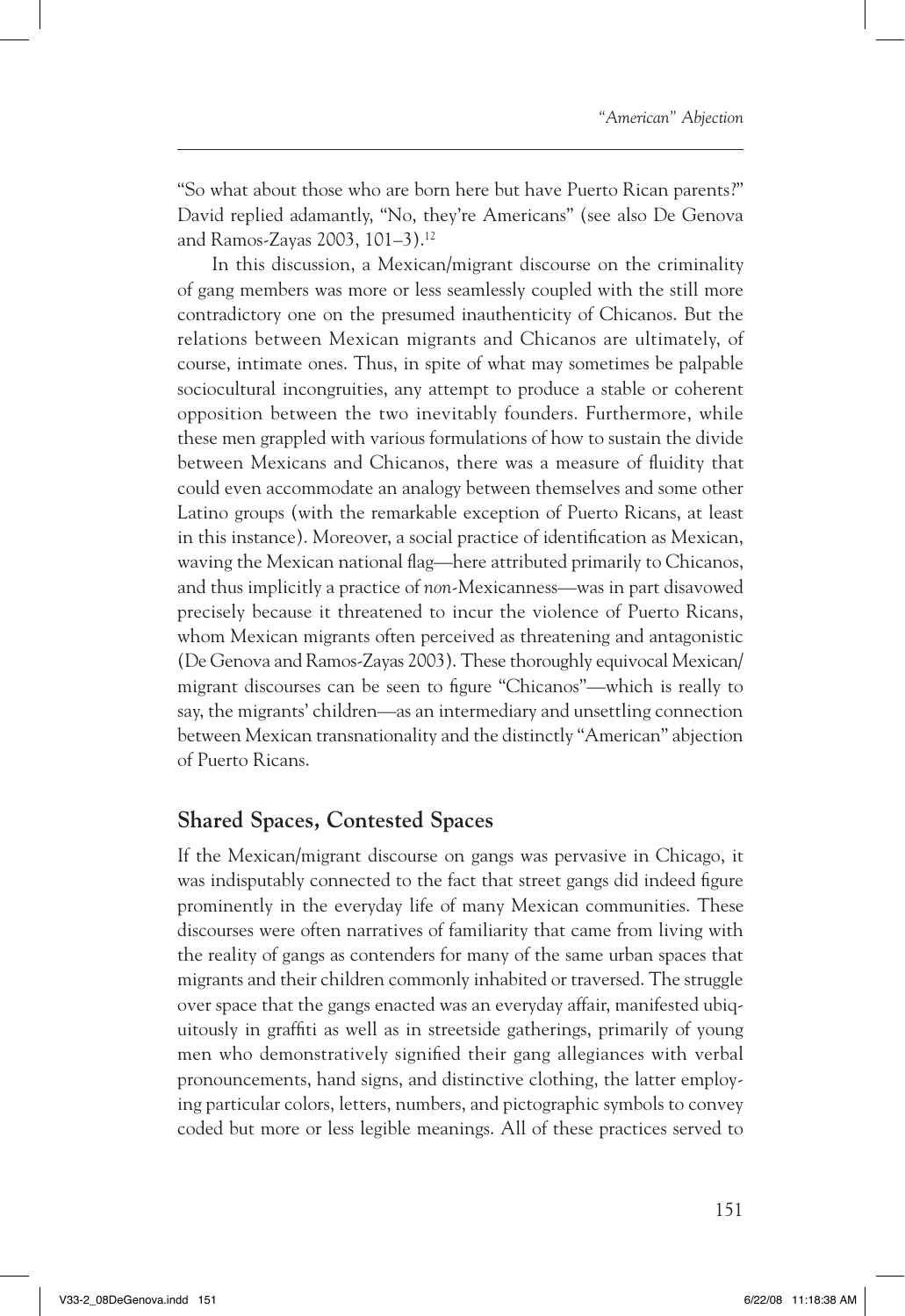demarcate specific gang-identified territories through what Ralph Cintrón has called the syntactic and lexical creation of "a thick semiotic full of redundant messages" (1997, 164). Of course, accompanying this intricate semiotic war of position was a more forceful enactment of the same sense of territorial prerogative, sporadically and sometimes systematically expressed in assaults on the persons, property, and spaces that could be identified with rival gangs. Therefore, although most of the energies and ambitions of Chicago's street gangs were narrowly directed at one another, anyone sharing space with the gangs ran the risk of being caught in the crossfire. Moreover, the gangs were *at least* as actively intent to mobilize forces and resources—in short, to organize their communities—as any church or political organization or even the police, if not more so. In this sense, the gangs were viable and tenacious contenders in a struggle for social reproduction in which Mexican migrants' Chicano children (especially but not exclusively their sons) were positioned at the center.

The profoundly territorial orientations of street gangs and their own spatial practices, combined with the ideological valence of "gangs" within the Mexican/migrant moral economy, likewise fostered a decisive link between the discourse about gangs and migrants' social construction of various urban spaces. The conjunctures of race and space in Chicago are notoriously stark and are further exaggerated by the distorted perceptions that come with severe racial segregation. (Chicago is, by any measure, one of the most segregated cities in the United States).13 Inevitably, then, discourses about crime and street violence tended to overlap with racialized discourses about urban space. This was evident in Mexican/migrant discourses about African American neighborhoods, which were ubiquitously framed as dangerous and inhospitable spaces. Similar allegations of crime and violence, however, also pervaded the distinctions Mexican migrants deployed to maintain status hierarchies among their own neighborhoods, especially with regard to the most impoverished, dilapidated, and densely populated Mexican areas. These included Pilsen (or La Dieciocho, the 18th Street barrio), where I was living, and Little Village (La Villita, or La Veintiséis, the 26th Street barrio), which shared the reputation of "bad" neighborhoods, typically described as *duro* (hard) and *feo* (ugly).

The absolute aversion that many Mexican migrants articulated toward the crime and violence they attributed to black neighborhoods was clearly an effect of the decisively racialized divisions that separated them from African Americans. The often candid disdain that they expressed toward the most degraded of their own neighborhoods, on the other hand, revealed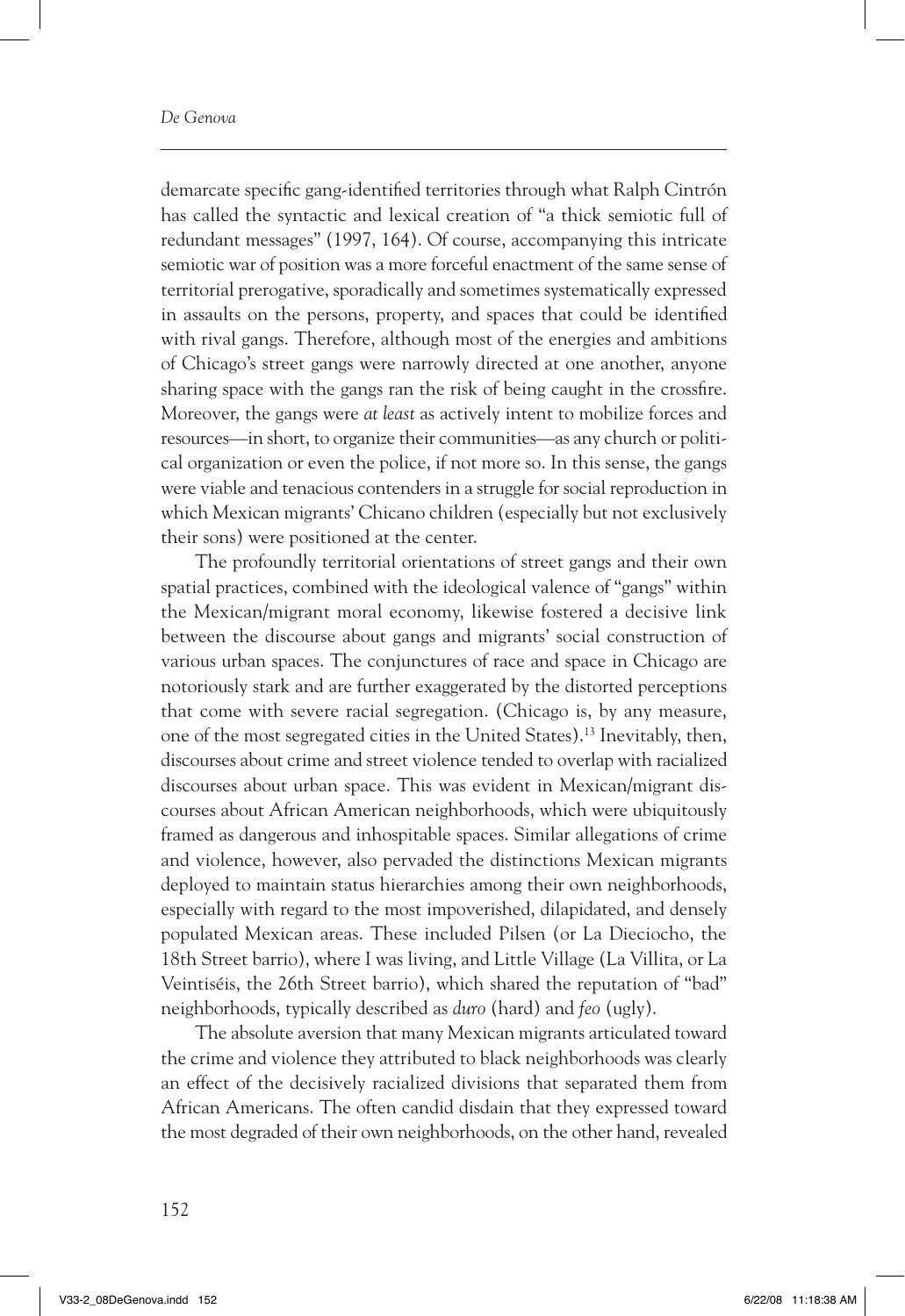a rather more profound ambivalence toward their own "Chicano" youth, as they tended to subsume all U.S.-born Mexicans into a discourse that revolved around street gangs, crime, and violence. With the discourse on gangs as the preeminent lens through which to rank the status of the neighborhoods where Mexicans lived, migrants repeatedly, and quite formulaically, evaluated neighborhoods negatively or positively in terms of the relative presence or absence of visible gang activity and posited an equation of gangs with "problems." It was clearly a point of honor to inhabit a quiet and clean neighborhood that was not scarred by the unsettling restlessness of gang activity, and likewise, a point of despair to have to admit to making one's home in a place marred by the stigma of gangs and all the trouble that came in their wake.

If street gangs were formidable contenders in struggles to control or at least define urban space, gangs were also engaged in a struggle for their own social reproduction in ways that directly challenged Mexican/migrant parents' authority and control over Chicano youth and their futures. Chicano children were positioned at the center of the gangs' struggles in the literal sense, as the targets of drive-by shootings; these same children were likewise the premier targets for the gangs' recruitment efforts as they sought to reproduce themselves in subsequent generations of membership. My apartment in the Pilsen neighborhood was on the corner of a busy street that effectively functioned as a gang boundary line. It was common to witness teenage male gang members pedagogically cultivating gang identifications among small boys, as young as six or seven years of age, tutoring them in how to make gang hand signs accompanied by the boisterous recitation of gang names and slogans and affronts to their rivals. In one instance, a male teen gang member was training a small boy to repeat various phrases such as "fuckin' pussy," "punk-ass bitch," and "punk-ass nigger"—in short, a predictable litany of sexist, homophobic, and racialized epithets that served as a kind of standard repertoire for the rehearsal of a distinctly aggressive manhood.

Concerns over the cultivation of gang identifications among small children arose in an interview in 1996 with Yolanda, a Chicana in her mid-twenties who had formerly been intensely involved in some of the most violent activities of a female gang:

I have a son; I don't got time for that gang stuff no more. . . . I just, I gotta try my hardest to . . . just get past all that, so he don't grow up to be like that. But all my friends that have kids, their kids are from gangbangers too, and their kids are like four or five, and they'll walk around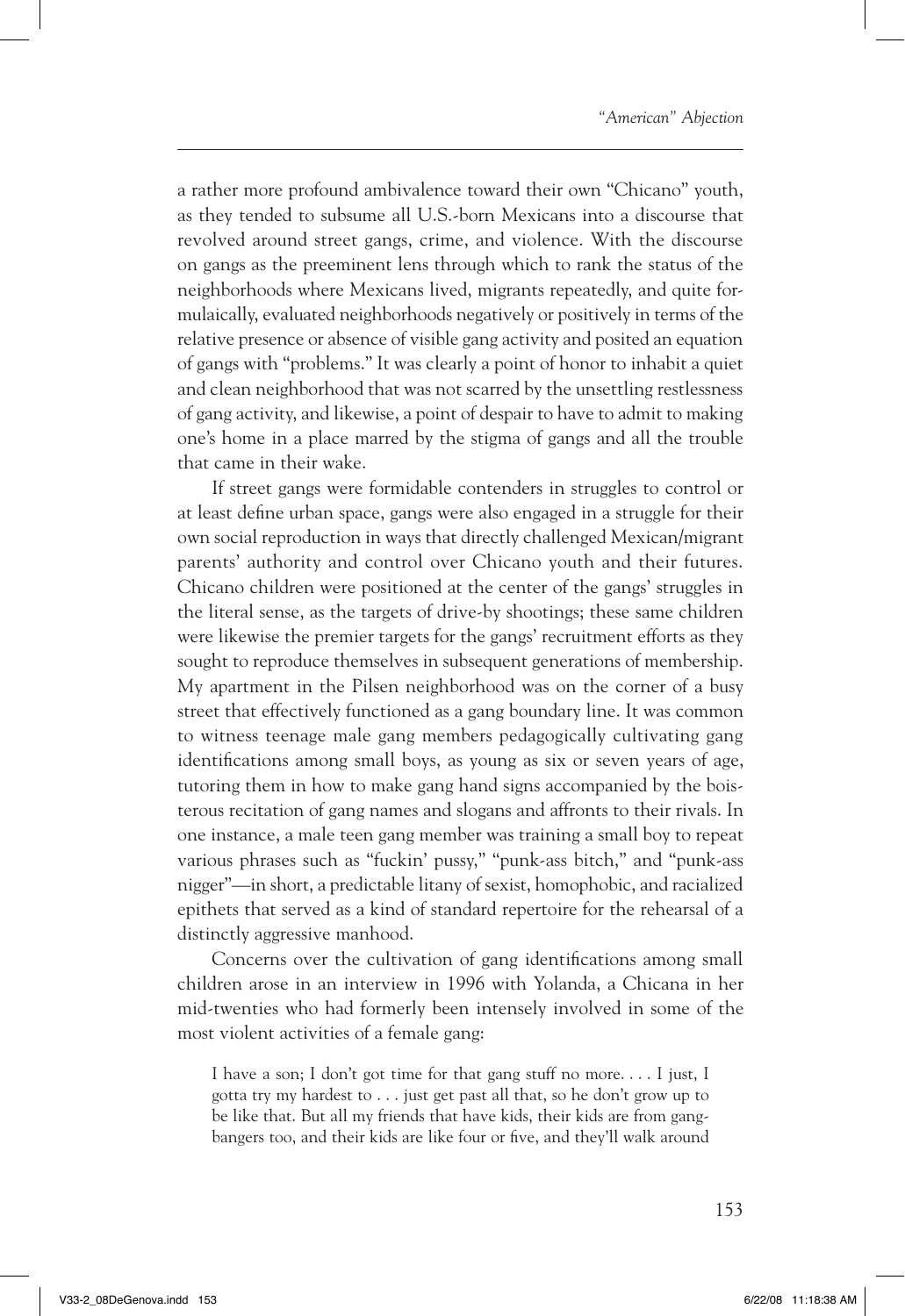already talkin' 'bout gangs. Four- or five-year-old kids, ya know, throwin' up the Bunny, and "What's up, punk?" And I don't want my kid to hang around them. . . . But see like, my one cousin, he's in jail—his father was in jail with him . . . his father's the one that brought him up to be a gang-banger.14

Upholding her parental commitment to shield her young son from the damaging effects of exposure to her own gang-identified social milieu, Yolanda's narrative confirmed the deeply pedagogical dimension of intergenerational relations implicated in the social reproduction of street gangs. She went on to suggest a kind of parallel familialism within gangs that mirrors and mimics normative family and kinship structures. A gendered separation between the principal (male) gangs and their female affiliates, on the one hand, is accompanied by a self-enclosed communalism in the heterosexual gender relations between male and female members, on the other. As Yolanda explained, there was a commonplace recourse to the rhetoric of family in the gang's self-conception:

Their families didn't care about them, so we just all became like one big family. 'Cause I really considered them more family for me than, like, my dad. . . . My dad always made me feel, like, real low about myself; my sisters were never really there for us. So it was like, ya know, we just all became like one big family; 'cause they'll be like, "This is my family, ya know—*mi familia!* That's our family, this is our 'hood, and we're not gonna let nothin' happen to you. . . . If anybody hurts you, we're gonna get back at them." And . . . families don't think like that, ya know?

The gang's explicit appropriation of the ideology of the family, and Yolanda's critique of the actualities of families like her own and those of many other young Chicanos, directly addressed the competition between gangs and more conventional structures committed to the (patriarchal, heteronormative) social reproduction of Mexican/Chicano communities—what was finally tantamount to a competition over Chicano youth.

### **A Crisis of Reproduction**

The Mexican/migrant discourse on gangs, as already suggested, sometimes drew from intimate knowledge occasioned by the gang affiliations of migrants' own Chicano children and other kin. This was precisely the source of its ambivalence. A week or two prior to the *Blood In, Blood Out* dispute among the male workers at DuraPress, a discussion of the neighborhoods where the workers lived led to the familiar mapping of those spaces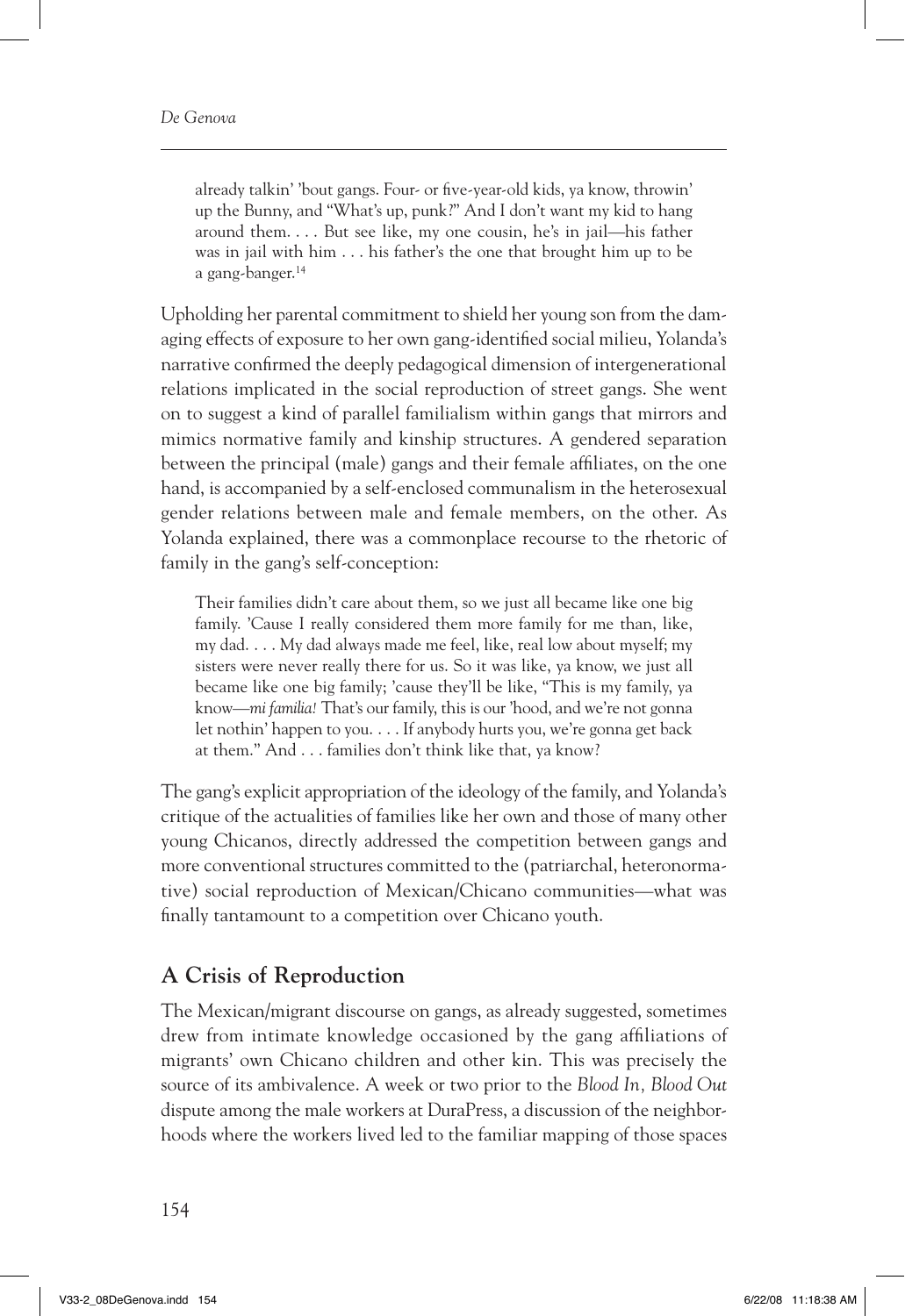according to the discourse on gangs. Following the example of several of his co-workers in the class, Homero (an Ecuadorian married to a Mexican woman) described the majority-Mexican working-class suburb where he lived, noting that "It's Latin Kings in Stone Park." But he added, "The police stay on the corner all day, though; they stop the kids—it's good. There are little kids—nine, ten years old—painting the walls [with gang graffiti]." Homero continued, "Sometimes my kids make gang signs—they learn it in school. I tell them to stop, but they just say 'We're Kings, they're Disciples.'" The logical chain of Homero's associations suggested a sense of immanent danger: the prospect that migrants could unsuspectingly lose proper parental authority over their own children. Notably, the source of corruption was located in the children's school, which may be understood in this context as a specifically U.S. social institution, outside the effective control of Mexican/migrant communities. This apparently left little recourse other than the endorsement of another specifically U.S. social institution—the police—as a solution.

The debate that ensued concerned the requirements for migrants to properly raise their children, as their own parents had done in Mexico. Ricardo appeared to indirectly criticize and judge Homero's seeming lack of vigilance with his children. "It's the fathers," Ricardo said in English, "They don't stop the kids—that's the problem."15 He added, "The kids in the gangs, their fathers are all from Durango." Ricardo spoke with regret, as he was himself from the Mexican state of Durango, as were a majority of the workers at the DuraPress factory. "But the kids in the gangs," he continued, "90 percent were born here, or at least grew up here." Others in the group were quick to concur, but they insisted that this equation of gangs with Chicanos was even more absolute. "Ninety-*five* percent!" replied David, and Homero affirmed an even higher proportion: "Ninety-*eight* percent." This consensus, however, was abruptly disrupted by Federico: "No!" he scoffed, "Only about 40 percent are from here. At least, that's how it is in La Selva." Federico reminded his co-workers that there were many young Latino migrants who came to the United States, prepared to begin a life as young adult workers, who found themselves socially intermixed with youth of the same age who had been in the United States much longer and who often infused unanticipated complexities into the experiences of the newcomers. Homero then paused and admitted that Federico had a point: "It depends if you find a job when you come here; they [gang members] try to get you to hang out and get involved with them." Still upholding an implicit distinction between Chicano gang members and those who had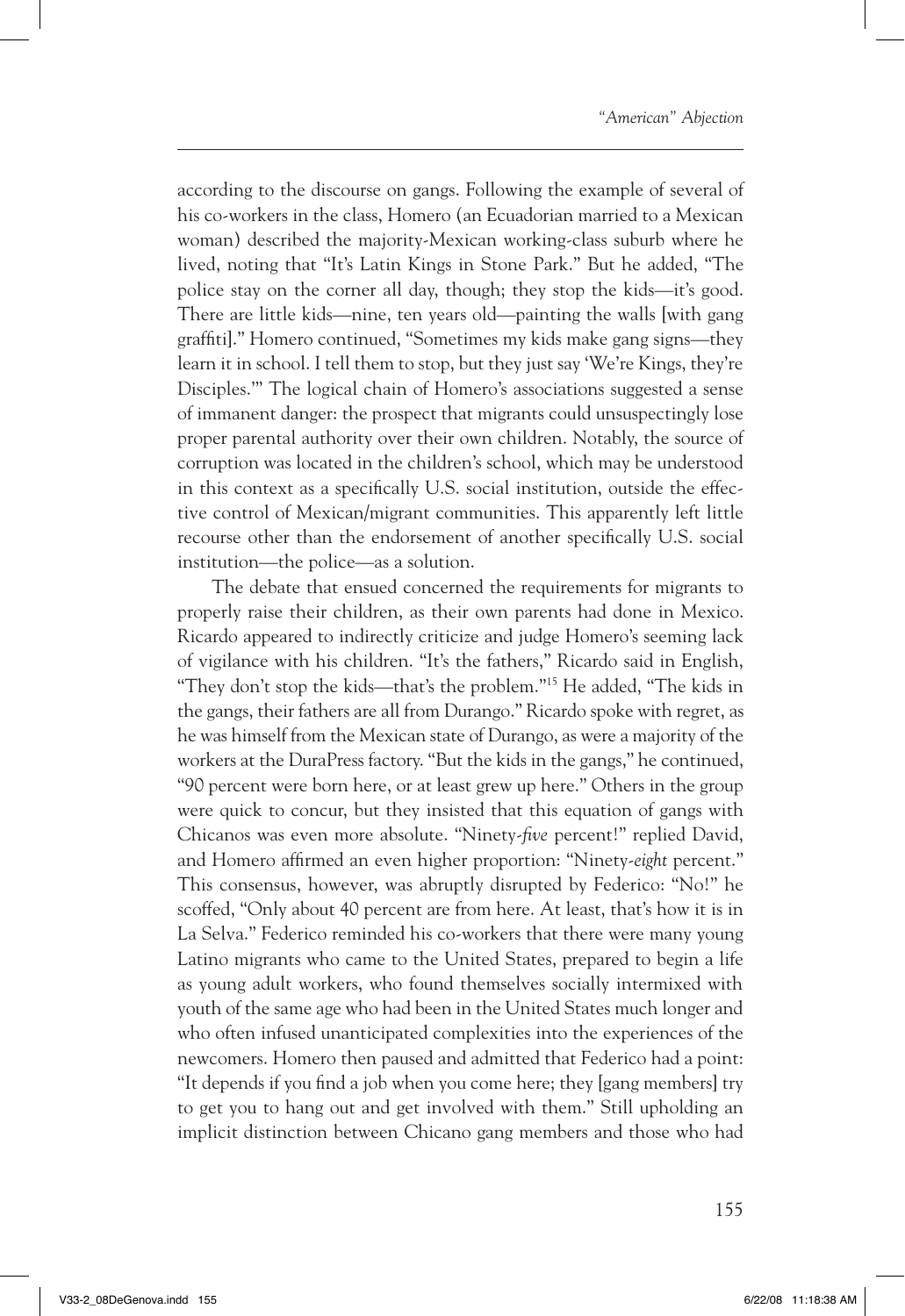migrated from Mexico but, due to their misfortunes, had been effectively seduced into the gangs' way of life, Federico suggested that even if many gang members were actually from Mexico, the equation of gang criminality with Chicanos remained fundamentally sound. Indeed, all of these men had begun working almost as soon as they arrived in the United States and had virtually never stopped. They had begun their lives as migrant workers when they were still in their teens and had immediately been subjected to the disciplining rigors of long workdays, typically with six- and even seven-day workweeks, for low pay. Many had coupled these laborious routines with the additional demands of starting families at fairly young ages.16 Federico had simply reminded them that there was another conceivable trajectory for teenage migrants that was recognizable to all of them, one in which an absolute equation of gang membership with Chicanos was not as unproblematic as their disavowals might suggest.

The Mexican/migrant analysis, which posited Chicano youth involvement in street gangs as a symptom of a more profound breakdown of parenting and intergenerational communication, also was articulated by some of the Chicano children of Mexican migrants. Ricky Chávez was a Chicano in his mid-twenties who was living at home and, along with brothers and sisters, helping his parents with the mortgage and renovation expenses of a single-family house they had recently bought in Brighton Park. This neighborhood was directly south of Little Village and southwest of Pilsen, but was separated from both by an approximately mile-wide industrial corridor surrounding the Chicago Sanitary and Ship Canal. The Chávez family had lived for most of Ricky's life in rented apartments in Pilsen. In an interview with Ricky, I asked of his new neighborhood, "Were there any surprises?" Ricky replied:

Yeah! Last weekend, all these kids came out and they started representing gangs' slogans and shouting . . . they broke a windshield of a car that stopped over here on the corner. . . . Yeah, they just threw a brick in his window. Scared the hell out of him! . . . And these are Mexican kids, too. . . . I didn't think that problem had gotten over here [to Brighton Park], but I guess when you got a lot of families, you know, and they have young kids . . . parents work and stuff—they don't get to raise the children like they should . . . and then the kids go astray, they start hanging out in the street and stuff.

Ricky's Chicano perspective resonated with the distinctively Mexican/ migrant discourse that grappled with a crisis of communal reproduction, but as the child of Mexican migrant factory workers, Ricky also highlighted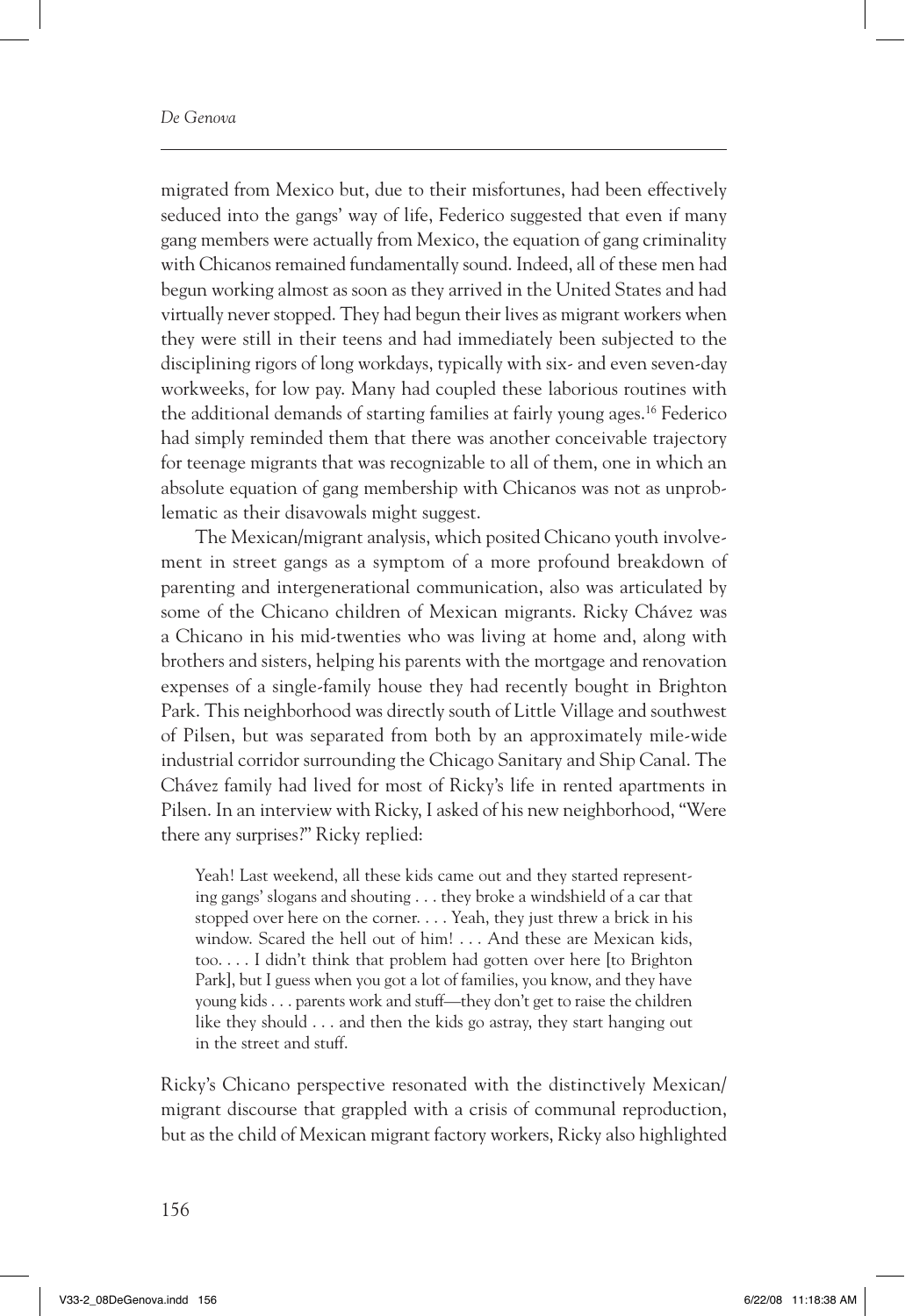the working-class specificity of this dilemma and opened up the possibility of a broader social critique. This incipient critique concerned the ways that labor discipline and subordination imposed palpable material and practical constraints upon how well Mexican/migrant workers could be attentive parents. But it was not always transparent to many of the working poor, who lived with daily overtime hours and six-day (sometimes seven-day) workweeks as regular routines. Instead, the seemingly intractable "problems" of Mexican communities, for which gangs were the preeminent ideological figure, were sometimes perceived to be merely an endemic and corrosive fact of the Mexican/migrant condition.

### **To Be or Not to Be a "Mexican" Problem**

The Mexican/migrant discourse on gangs thus became inextricable, at times, from a Mexican discourse on Mexicans. This problematic frequently emerged when Mexican residents of the majority-Mexican working-class suburb of Cicero, immediately adjacent to the Little Village neighborhood, evaluated the place where they lived. The Mexican population of Cicero nearly tripled during the 1990s.<sup>17</sup> Juan Carlos, a worker at a box factory called Liberty Carton (located near Pilsen), articulated a typical perspective. "I like Cicero," he explained, "because I don't see a lot of people on the streets. In Chicago, I think every corner has people from gangs. Now, there are more families moving in, but I think the police are stronger there. I own my own house, and don't have to pay rent. You don't hear people playing music too loud either." Cicero evidently represented for many Mexican migrants the much-prized value of homeownership in a quiet neighborhood. It is remarkable, however, that the influx of "families" was perceived as a potential source of woeful disruption rather than of stability, leading to a perceived need for vigorous policing. Mexican families here signified (Chicano) youth and thus signaled the inexorable advent of "problems."18

Amidst a fairly generalized concern that the quality of life in Cicero was deteriorating, there was, indeed, a tendency among many Mexican residents of Cicero to attribute this apparent decline to "too many" Mexicans. Another Liberty Carton worker, Farabundo, explained in a separate instance that he had initially liked living in Cicero, approximately ten years earlier: "It was real quiet—but now there are too many Latino people moving in, so it's not so quiet. There are more people, more gangs—my car was stolen from right in front of my house just three days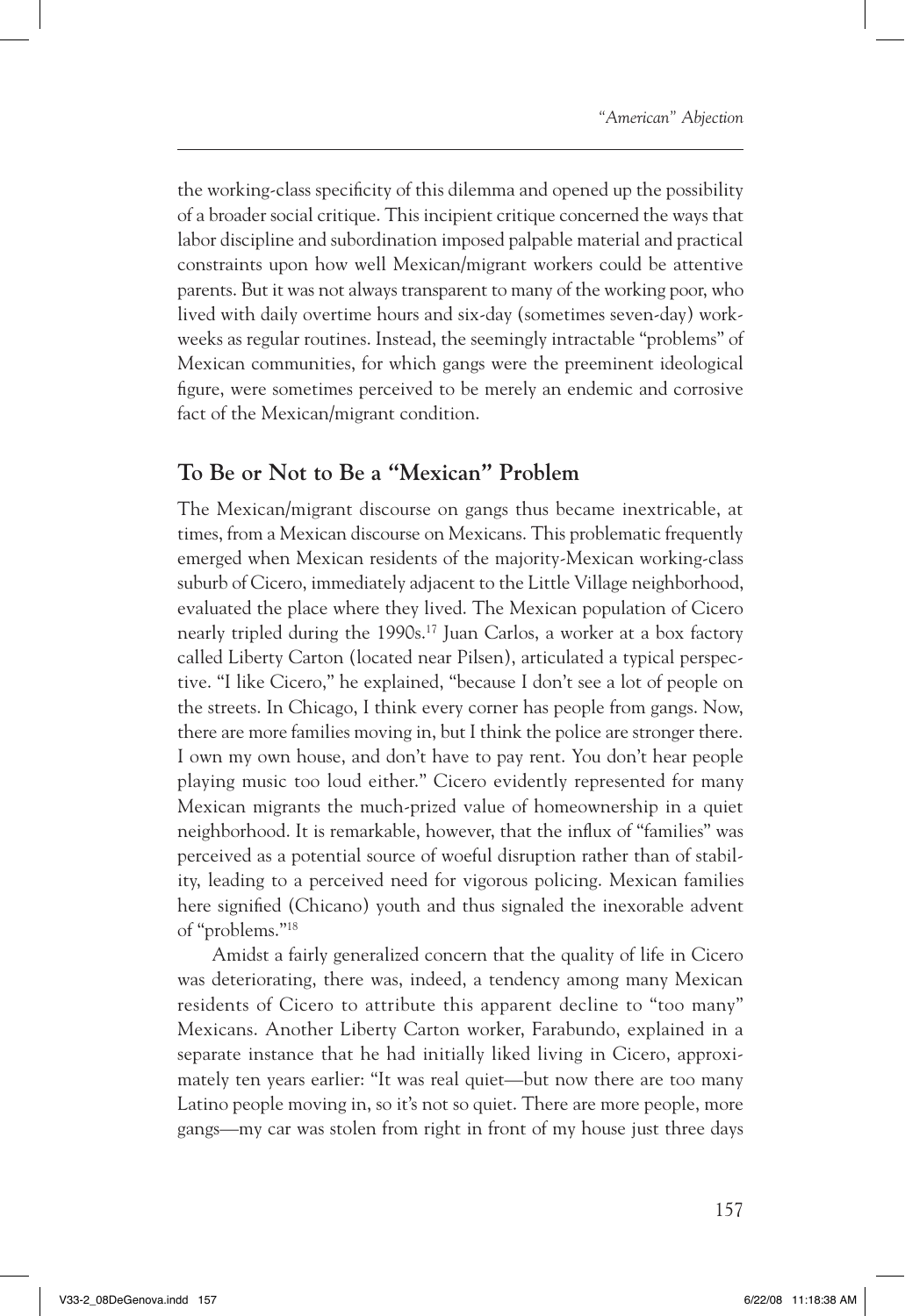ago! You know, but maybe it's the kids from the city who come to Cicero and make trouble." Analogous to Ricky's caveat that the gang problem in his new neighborhood might have been imported from neighborhoods like the one his family had fled, Farabundo seemed to reserve the possibility that the incidence of gangs and related crime in his suburban space was really the consequence of an external (specifically, urban) contagion. As with Juan Carlos's formulation of an influx of "more families," however, when Farabundo explicitly identified "more Latino[s]" (which, in fact, disproportionately meant more Mexicans), there was a sense of imminent and mounting peril for the residential area that he had previously cherished as quiet. These Mexican/migrant concerns clearly implied that the problem of gangs was effectively a "Mexican" problem, because where there were Mexicans, there also followed Mexican (that is, Chicano) youth.

However, against this sense that street gangs were an internal and endemic problem of their own self-contained Mexican communities, other migrants formulated precisely the contrary perspective. During an ESL course at the Imperial Enterprises factory, when the topic of street violence arose, Fernando asked, "What about the police and the government—why can't they stop the gangs?" In the ensuing dialogue, I hypothesized that the police might in fact sustain various kinds of compacts and accords with the street gangs, and that the police and the gangs often seemed to work in concert. Alfredo was quick to affirm this possibility: "That's right. I see four guys on the same corner all day, every day. I know what they're doing, I know they're selling drugs, so why don't the police do anything?" Fernando concurred, adding, "The United States has a very serious problem with this, worse than in Mexico. In Mexico, there are just small gangs—they might fight a little, maybe they hit somebody in the head with a bottle, and that's it . . . but here, they kill people for nothing." Although I was instrumental in this exchange by positing potential collusion between the police and street gangs, Fernando had already asserted the sheer inconceivability that the U.S. state could be helpless to handle the kinds of street violence that prevailed in Chicago's poor neighborhoods. Alfredo shared this spirit of incredulousness. Furthermore, Fernando contended that the problem of gangs was precisely *not* a Mexican one, but rather one endemic to life in the United States. The fleeting possibility of recognizing that street crime and violence are in fact universal political-economic facts of *capitalism*, and thus distinguish virtually all impoverished urban areas throughout the globe, was summarily foreclosed, however, in favor of a more pressing concern with the apparently unique dilemmas of Mexican/migrant life in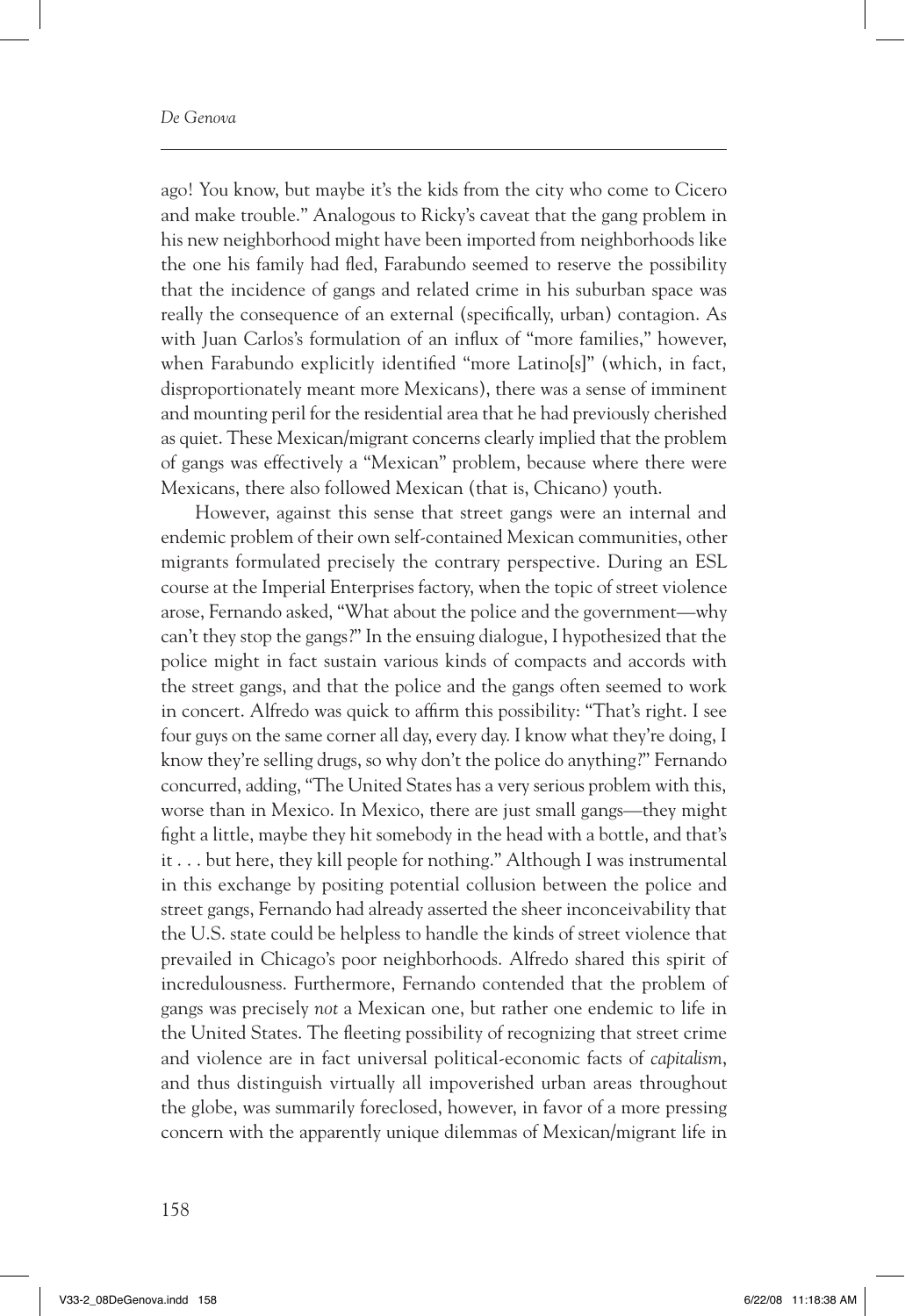the United States. Indeed, some migrants, worried that gang intimidation and violence represented a threat to their children's prospects, concluded that the only way to evade this seemingly distinctive U.S. problem was to "return" their children to Mexico.<sup>19</sup>

Albeit with significant ambivalence and certainly no consensus, many Mexican/migrant discourses did express the sense that there was a gradual and seemingly ineluctable process by which their own children, growing up in the United States, could eventually become transformed into something no longer easily apprehensible as "Mexican." If not quite "American," this alterity belonged in any case to "this side" of the U.S.-Mexico border (*de acá, de este lado*), and for present purposes may be called, concisely, Chicano. One conceivable and presumed remedy to this process of estrangement and perceived loss was to return as a family (or send children alone) to Mexico—if not permanently, then at least sufficiently often that the youths' alienating transformation into "Chicanos" might be circumvented and perhaps subverted by means of distinctly transnational strategies. Juxtaposed to such efforts to enact/reproduce a durable and expressly Mexican transnationality, however, the sign of all that could be identified as resolutely Chicano was increasingly not differentiable from a kind of abjection, the price of which seemed to be a corrosive, self-destructive violence, not implausibly culminating in death.

# **A "Chicano" Problem: The Nexus from Mexicanness to Blackness**

The violence associated with gangs was not the only cause for alarm within the Mexican/migrant moral economy, however. The social stigma of criminality was also entangled with an agonistic politics of "deservingness" regarding the benefits and entitlements of a proper alignment with the U.S. state, benefits from which many Mexican migrants were automatically disqualified by their undocumented legal status. In 1995, during an ESL course I was teaching at a Pilsen community organization, a group of migrants, concerned with the rising tide of anti-immigrant politics associated with the passage of California's Proposition 187, revisited the equation of gangs and other figures of abjection with Chicanos. Claudio was twenty years old and had been in Chicago for four years after migrating from the small city of Irapuato in the state of Guanajuato. He worked shifts ranging from ten to eleven and a half hours, cutting glass in a mirror factory. Regarding the new anti-immigrant legislation, Claudio posited: "I think the whites [*los*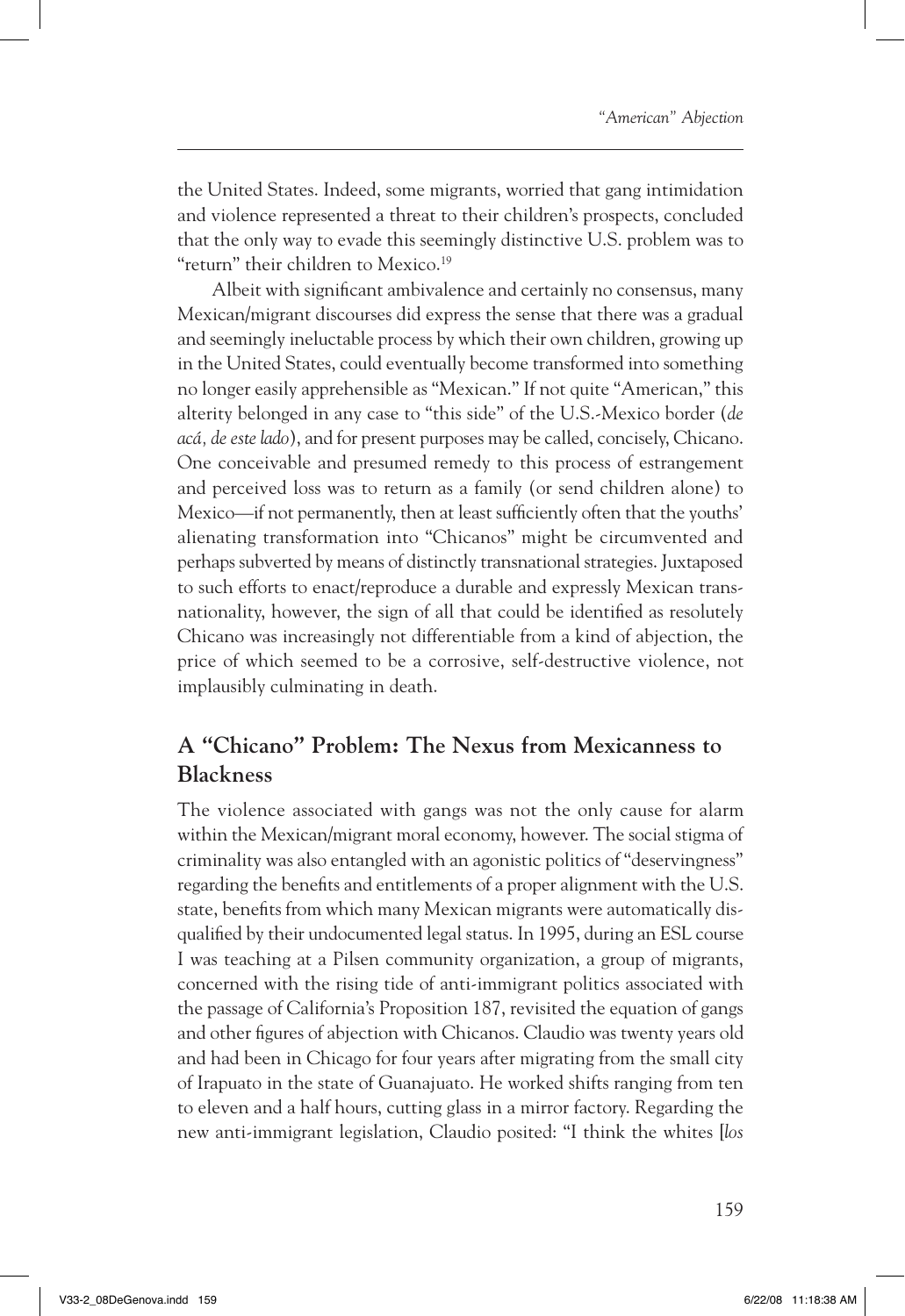*güeros*] are reacting to the problems caused by the ones who are born here and grow up here, because it's mainly not us the immigrants who go on welfare and into gangs. It's the children of the immigrants, the ones who are from here—and then the problems *they* cause are blamed on immigrants." Barely beyond his own teen years, of course, Claudio could hardly empathize with the plight of older Mexican migrants whose teenage and preteen children might be embroiled in the youth culture of gangs. From this unsentimental vantage point of ideological purity, Claudio proposed that the persecution of migrants like himself was really a misplaced backlash that might more appropriately be directed against Chicanos. There was, then, a chain of associations that connected the substantive entitlements of U.S. citizenship, such as eligibility for "welfare," to the criminality of those U.S. citizens who, by implication, were least deserving of such privileges, in clear contrast to the "hardworking" and, by implication, more deserving migrants who were denied such benefits because they were undocumented. Gangs, for Claudio, were irreducibly a problem of "Chicanos," but beneath the surface of this dichotomy was the divisive politics of citizenship that commonly became racialized when it served to differentiate Mexican migrants from other minority groups in the United States (De Genova and Ramos-Zayas 2003, 178–79).

Ultimately, then, Mexican migrants' disavowals of Chicano youth gangs allowed the disavowal of Chicanos as such, figuring Chicanos in general as a deracinated group that approached or approximated the debased condition that Mexicans frequently attributed to Puerto Ricans but more fundamentally associated with African Americans (De Genova 2005, 167–209; De Genova and Ramos-Zayas 2003). On one occasion, in front of the building where I rented an apartment in 1994, I encountered my landlord, Francizek Czuba, an elderly Polish migrant who had settled in Pilsen when it was a predominantly Polish community and had remained there for forty years. Czuba had recently become obsessed with the lifestyle of some young Chicanos who had moved into an apartment in the adjacent building. The new neighbors were visibly involved with the local gang; they frequently held gang meetings as well as loud parties that brought a heavy traffic of young people into the apartment. There were also occasionally raucous gatherings on the front porch, where youths would drink beer, sometimes smoke marijuana, and not uncommonly leave a lot of litter in their wake. Czuba related to me his most recent altercation with the "problem" neighbors. One of them had bluntly instructed him, "Go back to where you belong." As Czuba told the story, insulted and infuriated,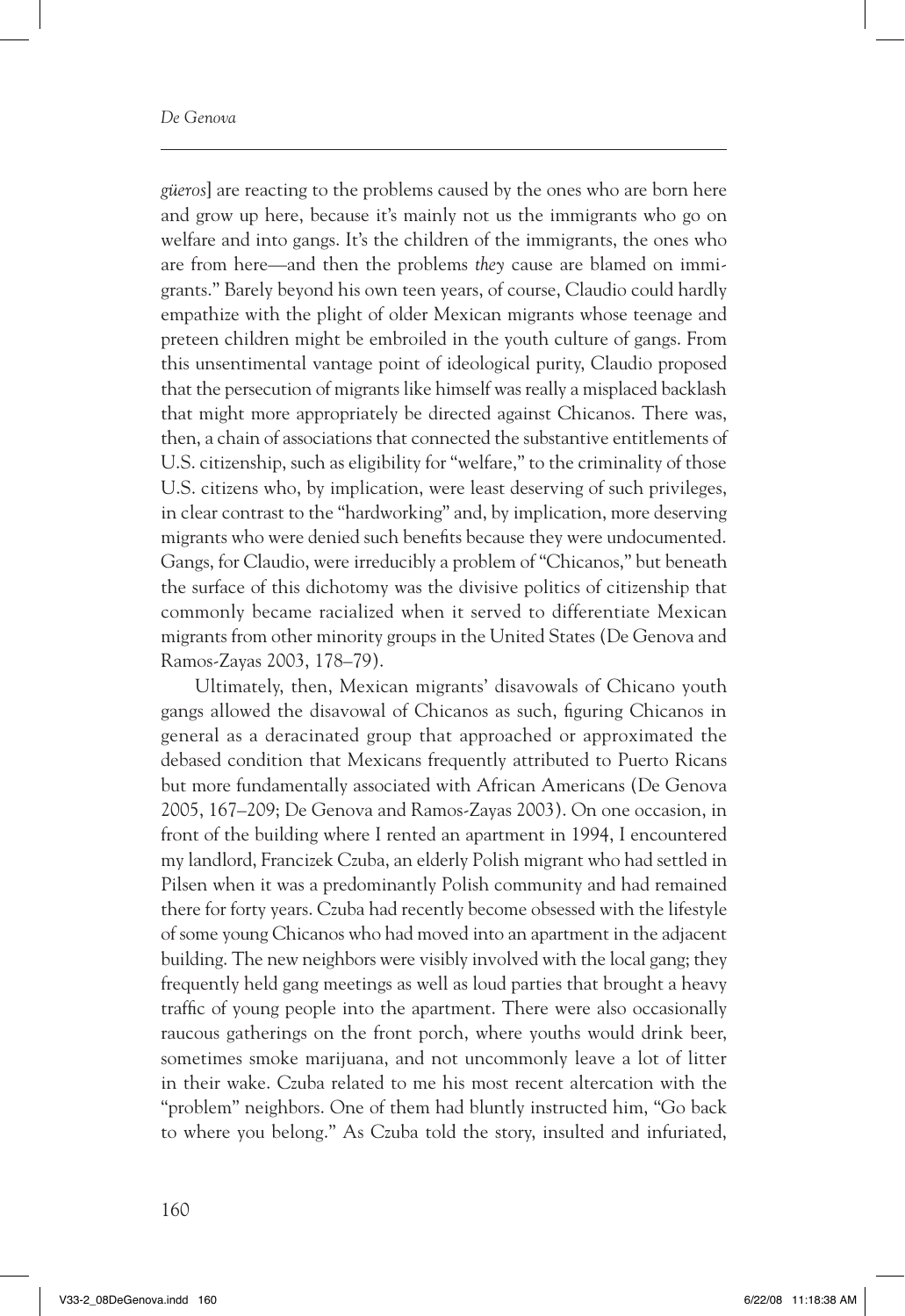he asserted, "*This* is where I belong, because I'm a U.S. citizen! I been in this country forty years, and I live in this house already for thirty-five years! I never had a problem here until these animals came here!"—and now performing his indignant retort, Czuba responded in outrage, "So you go back where *you* came from!" Probably because of the limits of his comprehension of English, Czuba had elided the possible distinction between "go back where you belong" (which could conceivably have meant simply "go home and mind your own business") and "go back where you came from" (which, as someone who had migrated to the United States, he knew to be a nativist affront). Nevertheless, as a migrant racialized as white and as a naturalized U.S. citizen, Czuba did not hesitate to question the legitimate claim to belonging of these very probably U.S.-born (but nonwhite) Mexican youths.

As Czuba continued his exasperated narrative, a few Mexican migrants who lived in the same adjacent building as the Chicanos were quietly passing the afternoon on the porch, just a short distance away. One of the Mexican neighbors approached and greeted us. Eventually, in response to Czuba's protracted denigration of the Chicano neighbors as being "like animals," the Mexican neighbor replied, "Yeah, they're also Hispanics, but they live just like blacks—like animals." Then, apparently content that he had affirmed the difference between Mexicans and Chicanos and had achieved some mutual understanding with his Polish neighbor, the Mexican parted with good wishes, smiles, and a handshake. Of course, as I was acutely aware, my racist landlord did not make the same distinction between Mexicans and Chicanos that our Mexican/migrant neighbor had sought to establish. Indeed, the latter's will to distance his own kind (Mexicans) from that kind (Chicanos)—"they're also Hispanics, but . . ."—led him to an awkward gesture of fraternity with the white man's racism.

I began teaching an ESL course in 1995 at an industrial container-cleaning and chemical waste disposal plant called Caustic Scrub. The company had just hired two young Latinos—one Chicano, one Puerto Rican, both very probably U.S.-born. Both were fluent in English, as English fluency was now mandated as a requirement of the management's new hiring policy. A Mexican/migrant worker named Manuel remarked, "They're hiring whites [*güeros*], or blacks [*prietos*], or little gang-bangers [*gangueritos*]—and they all quit the job after three days because they don't want to get their hands dirty!" (see also De Genova 2006b; De Genova and Ramos-Zayas 2003, 103–5). Much like the Mexican neighbor mentioned above, Manuel posited a racialized Latino identity (summarily equated with gangs and juxtaposed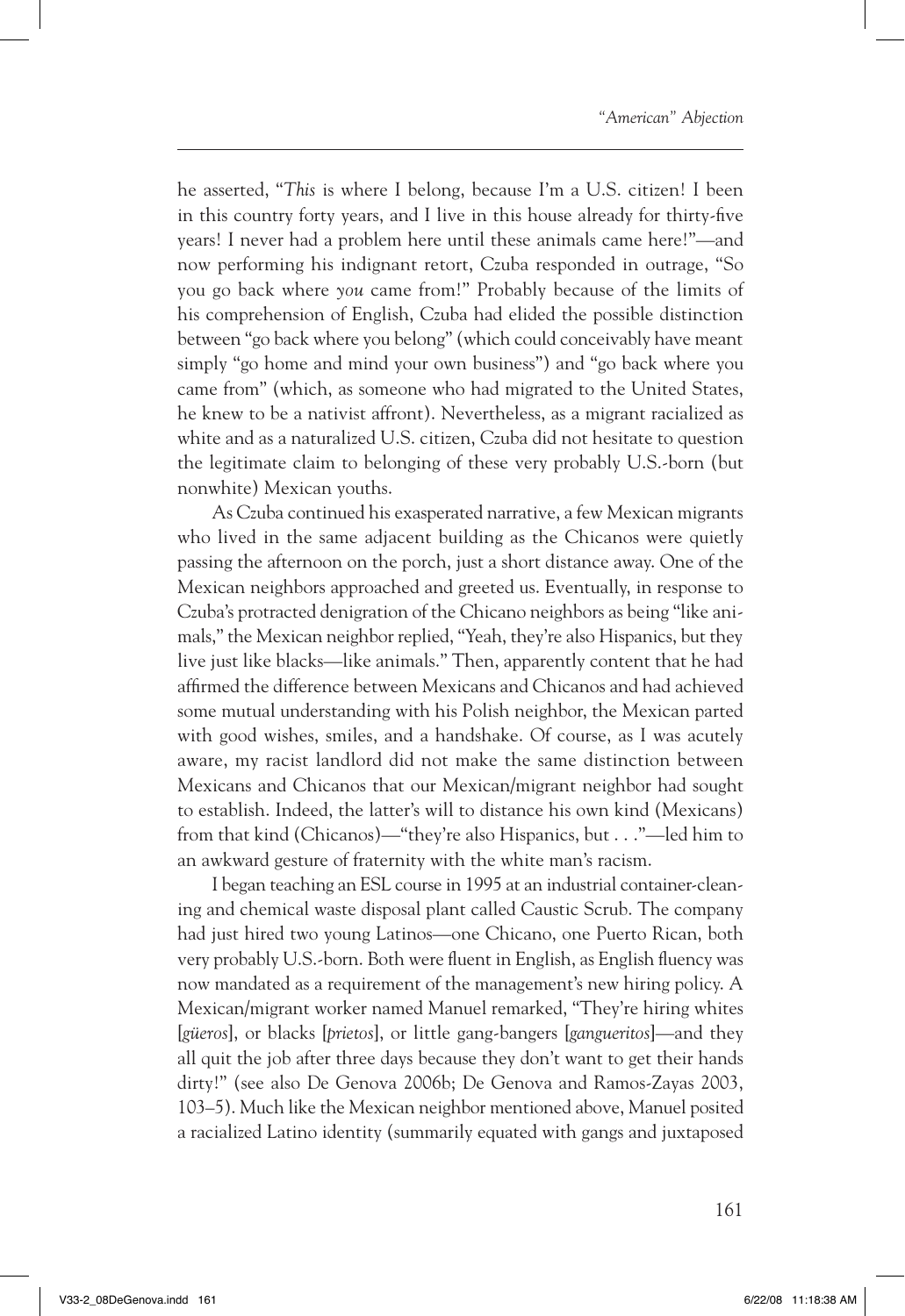#### *De Genova*

explicitly to both whites and blacks) among all who could be spatially identified with the United States—a kind of *latinidad* that was reducible to a pronouncedly "American" abjection, from which the migrants excluded themselves (De Genova and Ramos-Zayas 2003, 178–84). Condensed in the stigmatized category of gang-bangers, to be disavowed as criminal and violent and now also disparaged as lazy, here was a *latinidad* through which the pronouncedly *racialized* transnationality of Mexicanness could be radically disarticulated nonetheless from the distinctly "American" racial abjection attributed to Chicanos and other U.S.-citizen "minorities."

The conceptual continuum that associates suspicions of (Chicano/ gang) criminality with (racialized) allegations of laziness, in opposition to the presumptive (Mexican/migrant) virtue of being "hardworking," is instructive. It reveals the constitutive centrality of gender in deliberations over competing ideals of manhood that are profoundly inflected with the specificities of race and class that define the parameters of Mexican/migrant experience. Just as the debased, undisciplined, antisocial violence attributed to gangs could be opposed to a proper sense of honorable masculine violence distinguished by self-control, there is a moral economy of masculinity (and by implication, a wider nexus of properly ordered, patriarchal, heteronormative gender relations) at the center of these conflicts over Mexican/migrant familial and communal reproduction. Mexican/migrant working men and women alike commonly held out their own wage labor as proof of their industrious and productive capacity—as a group—which could be recuperated as a masculinist kind of virility (De Genova 2005, 189–96; 2006b). The manly hard work that Mexican migrants heroized commonly in racialized opposition to specifically "black" laziness—was, however, always left to confront the recalcitrant injustices of a system whose racism against them, as Mexicans, perniciously secures its profits at the expense of their well-being. Capitalism not only threatened their lives and bodies with the mutilation and death that accompanied the often brutal subordination of their labor in the United States, it also routinely menaced the security of their livelihoods with unrelenting exploitation and persistent poverty. Thus, their particularly laborious condition also jeopardized the stability of Mexican/migrant men's patriarchal authority over their families, and of Mexican migrants' parental authority over their Chicano children more generally.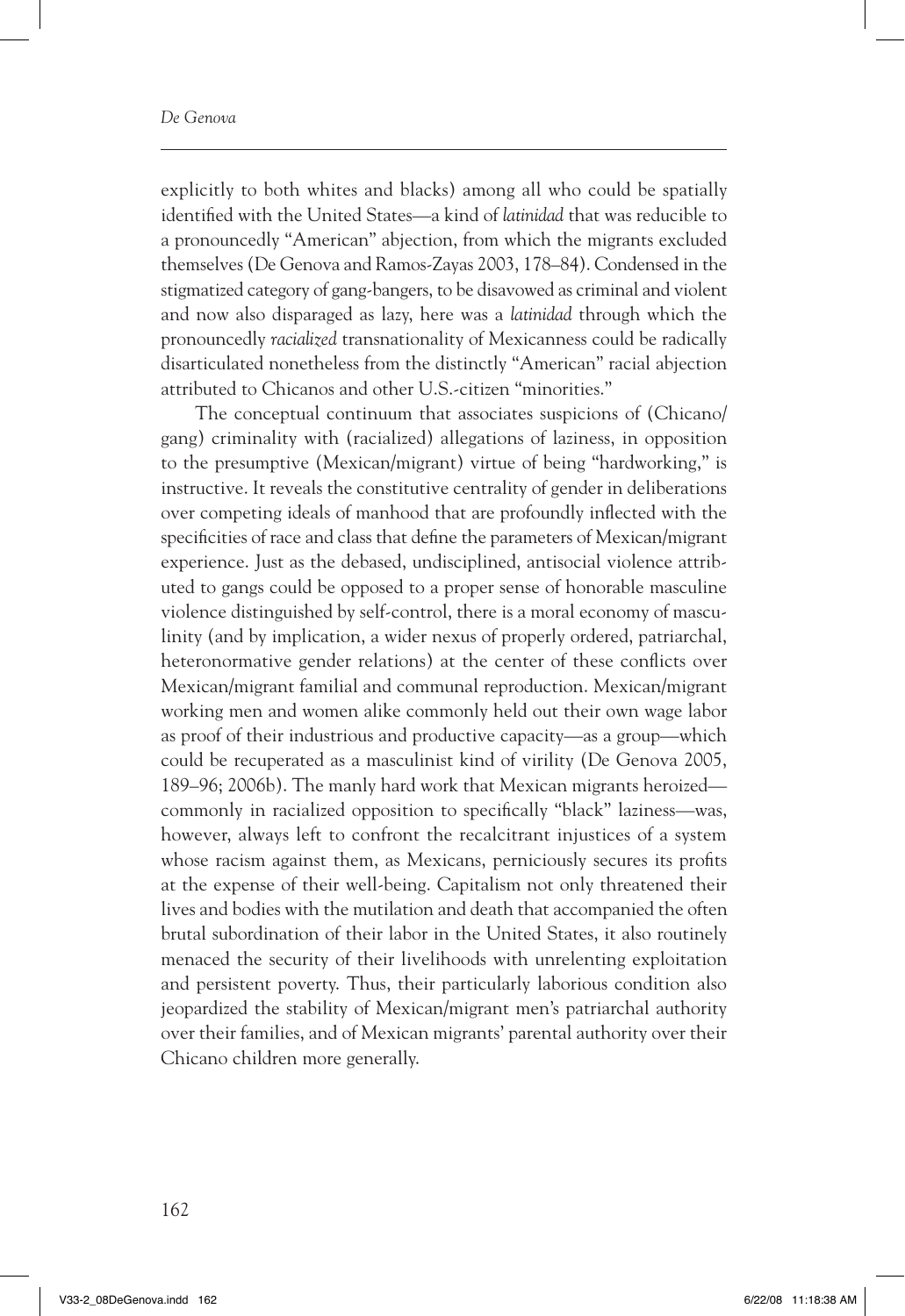## **"Chicanos . . . Not Americans": Racialized Transnationality**

Mexican migrants, then, sometimes felt compelled to deflect the allegations of undeservingness directed against their presumed "illegality" with remarks that recapitulated hegemonic discourses about the purported "welfare dependency" or "laziness" of the U.S.-citizen poor (De Genova 2005, 167–209; De Genova and Ramos-Zayas 2003, 57–82). The invidious divisions that ensued from an agonistic politics of deservingness operated not only between migrants and citizens but also between distinct migrant groups. Figured as the U.S. nation-state's iconic "illegal aliens," undocumented Mexican migrants were disadvantaged in such competitions, as they were widely denounced during the 1990s as opportunistic freeloaders abusing public services. Mexican migrants, undocumented or not, had to contend with the pervasive allegations of non-Mexican migrants, who found themselves at pains to justify their own increasingly beleaguered "alien" status and felt compelled to marshal their own juridical advantages to relegate Mexicans to the more degraded immigration status of "illegality" that, in effect, approached the undeservingness or even criminality otherwise attributed to blackness.20

During one particularly fractious ESL class in the spring of 1994 at the Czarnina and Sons factory, a Vietnamese worker who called himself Michael seemed intent to instigate a controversy when he provocatively declared, "Only the Mexican people come illegally." Evangelina, a woman in her mid-thirties, had been in the United States longer than the other Mexican course participants and had three U.S.-born children, and she was the Mexican in the group who rose to the defense of her people. Scandalized, Evangelina cursed Michael in Spanish under her breath and then asserted, "Only Americans and blacks [*los americanos y los negros*] are from here. Even if they [immigrants] have papers, they all come as wetbacks—because they're not from here [*aunque tengan papeles, todos vienen mojados—porque no son de aquí*]. . . . And then, it's true even for their children or grandchildren—they're Chicanos, but not Americans!" Insofar as Evangelina bluntly characterized the "real" U.S. natives as belonging exclusively to one or the other category, either Americans or blacks, it is transparent that "American" served to narrowly connote racial whiteness. Not only did she posit the impossibility of assimilation for migrants, Evangelina contended that this condition would endure through the generations. Without regard to birthright citizenship, then, and regardless of being "from here," the migrants' children and grandchildren will not be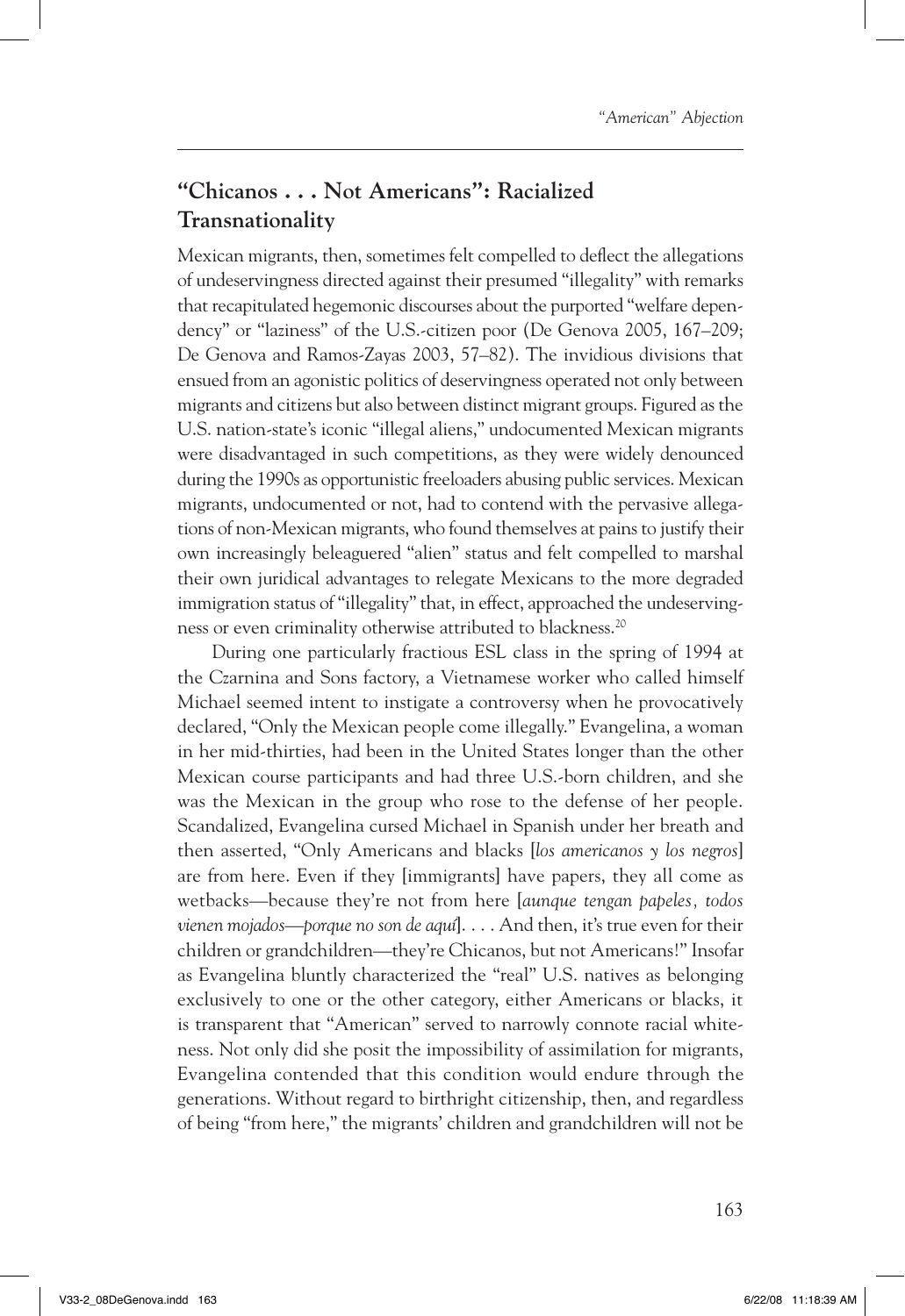"Americans" either, but merely "Chicanos." Rather than presuming that Chicanos are simply "Americanized" Mexicans, Evangelina seemed to insist that Chicanos, like blacks, could never secure a legitimate "American"-ness despite their birthright U.S. citizenship. The Latino-Asian particularity of this exchange radically complicates the fiction of the U.S. racial order as a binary of white and black, but the content of Evangelina's reply commands an examination of how that fiction remains hegemonic and continues to supply the polarized framework for migrants' re-racializations (De Genova 2006a). Against the deprecations of their migrant "illegality," Mexican migrants such as Evangelina could take recourse to a blunt acknowledgment of the unequal politics of *race*. Whereas Latinos and Asians may have been equally invested in maintaining that they were *not* black, Evangelina sought to remind her Vietnamese co-workers that they were also not, and never could be, "Americans." The best that a Vietnamese migrant could expect in the United States, Evangelina retorted, was to have his children become a bunch of "Chicanos" (see also De Genova 2005, 200–6).

During a discussion of the Thanksgiving holiday among the same ESL group at Czarnina and Sons, Evangelina rejected the explicit "immigrant Americanism" of one of her Polish co-workers. Responding from a distinctly transnational perspective, Evangelina clarified, "Me, I'm 100 percent Mexican. Even my kids, they're not Chicanos, they're not Americans they're also 100 percent Mexican. My oldest son doesn't even like to speak English!" Despite her many years of travail as a migrant working woman in the United States, Evangelina's transnational commitments remained substantial. Although she migrated when she was fifteen years old from a small rural town in Guanajuato, she once declared, "I'm going to stay here until I retire. Then, I'll retire to Mexico. Right now, I go back every two years." However, although she planned to remain in the United States for many years to come, Evangelina was seriously considering the possibility of sending her children back to Mexico. She was increasingly frustrated with her family's predicament in the deteriorating majority-Mexican working-class suburb of Cicero, and she wanted to move to a less densely populated place "with fewer gangs and drugs." If she and her husband could not find the means to relocate, Evangelina explained, she would send her kids to live with her family in Guanajuato. But her oldest child, a boy of thirteen, was not enthusiastic about being sent to live on a farm in Mexico. Although Evangelina had indicated that her son was more comfortable speaking Spanish than English, she nonetheless remarked, laughing, "He doesn't even like to eat beans!" Evangelina had previously posited that the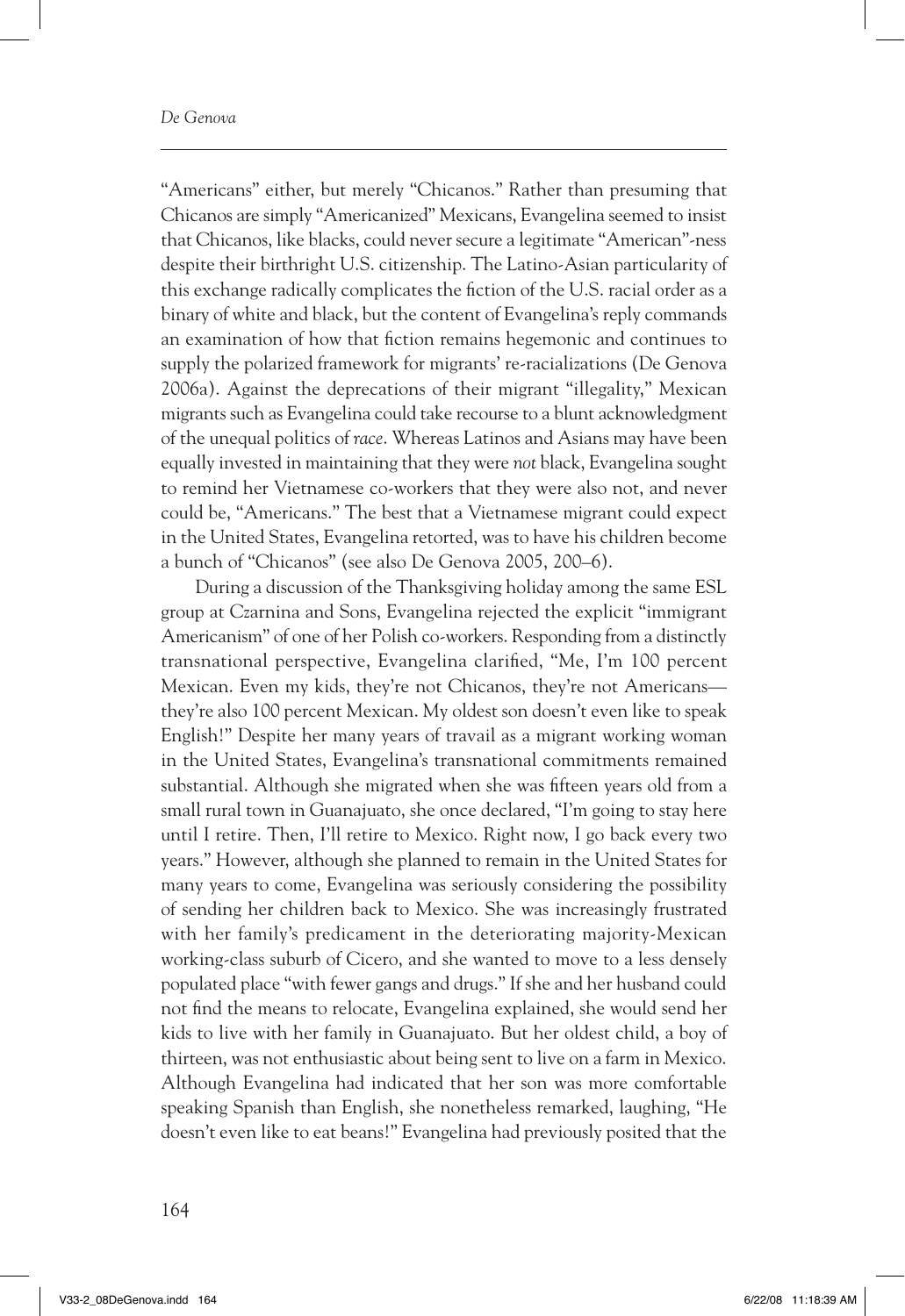children and grandchildren of migrants became not "Americans" but only Chicanos. Yet it became increasingly evident that she, like virtually all the Mexican migrants I knew in Chicago, was profoundly invested in the prospect that her children were not, and should never become, Chicanos. Indeed, inasmuch as Evangelina intuited that "American"-ness was plainly not available to U.S.-born Mexicans, she now seemed to be positing the subordinate racial status of Chicanos to be a kind of degraded derivative of "American"-ness. The other alternative for Mexican migrants and their children, of course, was not any less racialized, but it was definitively transnational in its orientation: Evangelina aspired for her U.S.-born children to be "100 percent Mexican."

### **" . . . and Other Extremes"**

Finally, then, it is crucial to note that what I have characterized here as a kind of "American" abjection projected by Mexican migrants onto U.S. born people of color, including Chicanos, was almost never understood to be a genuine identity with, or belonging within, what was for them the always already racialized category of "American"-ness. Indeed, what made this particular condition of abjection so distinctively "American" was precisely its *disqualification* from the legitimate or bona fide "American"-ness that Mexican migrants ubiquitously equated with racial whiteness. In this respect, the ambivalence that infused these Mexican migrants' perspectives on the troubled fortunes of their own (collective) Chicano progeny revealed the fraught predicaments that arise in the face of what tended to be seen as an impossibility of "assimilation," as their transnational migrant trajectories traversed not only nation-state borders but also the fault lines of white supremacy in the United States.

As Julia Kristeva suggests, the radical exclusion of the abject draws one to the place where meaning itself collapses (1982, 2). She goes on to supply an analogy with the sort of revulsion provoked by nausea. Since the source of discomfort and distress is not a proper "other" and not in fact an (external) object, she clarifies, "I expel *myself*, I spit *myself* out, I abject *myself* within the same motion through which 'I' claim to establish *myself*" (3). Mexican migrants disavowed the figure of the Chicano as the abject of a more genuine or legitimate "American" identity—that is, as part of what U.S. white supremacy disdains and rejects but can never fully expel or expunge, because "American"-ness has only been able to constitute itself through the production of such "internal" or "native" alterities.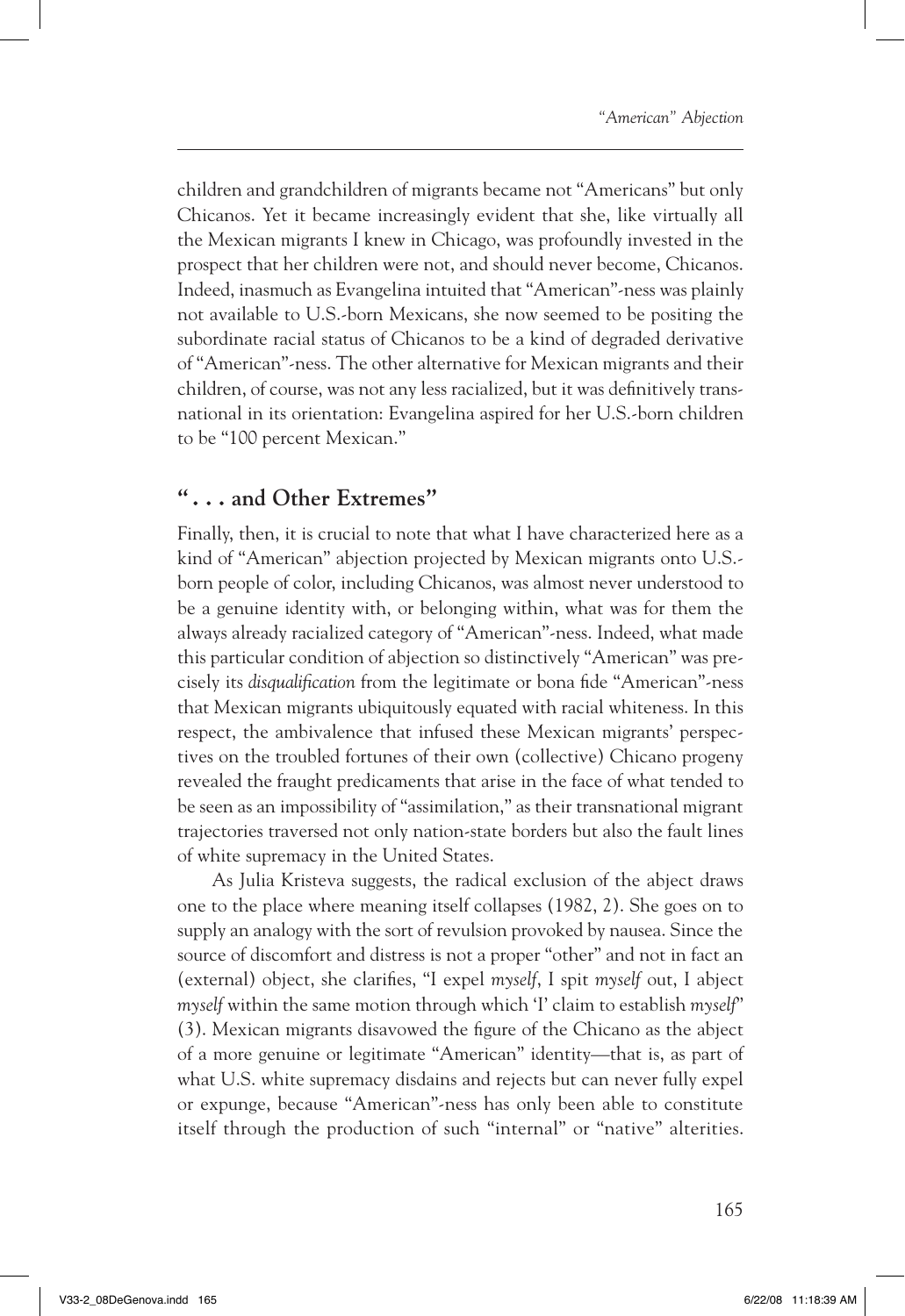The truly torturous quandary that these migrants incurred was that their own children might likewise become irretrievable in unfathomable ways that would threaten the dissolution of their own "Mexican" identity and thus plunge them into meaninglessness. In short, to repudiate some U.S. Mexican youths as "Chicanos" threatened to contaminate the prospects for recuperating others as the migrants' more genuine ("Mexican") inheritors. Without such inheritors, finally, there could be no heritage. With recourse to the "Chicano" as ab-ject, there could ultimately be no sustainable "Mexican" pro-ject. The intimacy of these abject compulsions ensured, finally, that there could be no simple and stable (external, objectified) "Chicano" Other, but rather only an incessant process of self-mutilation.

#### Notes

Earlier drafts of this essay were presented to the American Studies Association (2002), the American Anthropological Association (2002), the Ethnic Studies Department of the University of California at San Diego (October 20, 2004), and the Anthropology of Latin America and the Caribbean workshop at the University of Chicago (May 25, 2005). In addition to my gratitude to all who participated in these events, a special note of appreciation is due to Beth Bernstein, Charles Briggs, Ramón Gutiérrez, George Marcus, Ana Yolanda Ramos-Zayas, Magdalena Rodríguez, Andrew Ross, and Elana Zilberg for their insights and criticisms.

1. Most of the ethnographic research for this study was conducted over a period of thirty-one months (1993–95), when I was employed as an instructor of English as a Second Language and basic mathematics (in Spanish) in ten industrial workplaces throughout the Chicago metropolitan area. During this period I was living in Pilsen, also known as La Dieciocho, on Chicago's Lower West Side—historically, the city's most prominent site of Mexican community organizing. I resided there again during a second yearlong period of research (1999–2000). During the first research period, I came to know two to three hundred Mexican migrants over more or less extended periods in my capacity as ESL instructor in these workplaces, and I also worked as a teacher in three community organizations in Pilsen and in a vocational training and job placement program in the majority-Mexican suburb of Cicero. My research included extensive participant observation as well as two dozen semistructured, open-ended "life history" interviews conducted in people's homes. For more methodological detail, see De Genova (2005, 13–55).

2. These are census figures and mostly likely underestimate the real Mexicanorigin population. According to estimates by researchers at the Lewis Mumford Center for Comparative Urban and Regional Research at the State University of New York at Albany, intended to correct undercounting by the 2000 U.S. census, metropolitan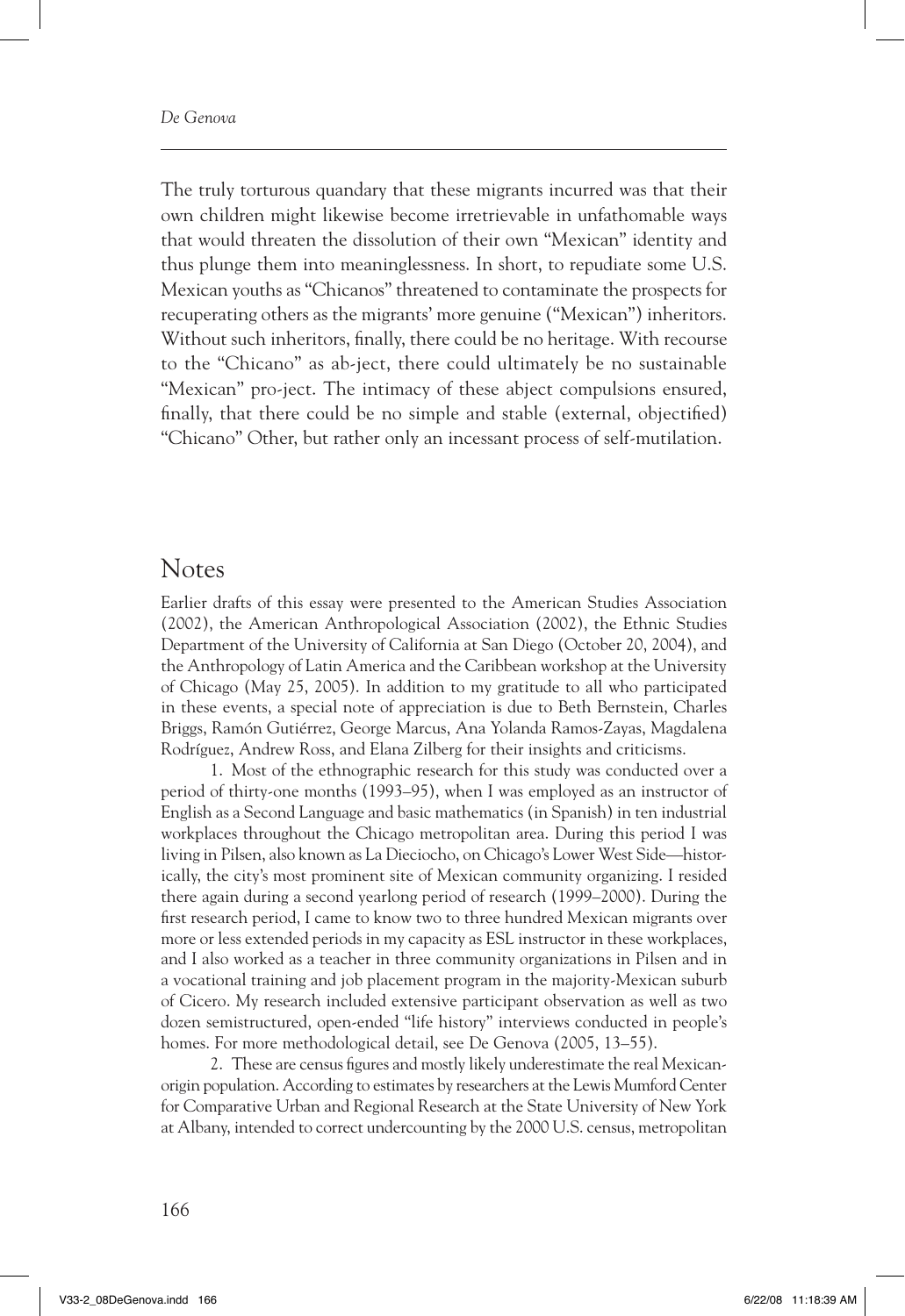Chicago's Mexican/Chicano population represents the second-largest concentration in absolute numbers (after the Los Angeles metropolitan area). According to the census, the city of Chicago's total population was 18.3 percent Mexican.

3. Strictly speaking, these racialization processes among Mexican migrants in the United States fundamentally involve a process of *re*-racialization. There is, after all, an important racialization that Mexicans universally undergo in Mexico prior to migration, grounded in the specificities of a social history of Spanish colonialism and Mexican nation-state formation. This re-racialization, however, is itself transnational in its repercussions and is not confined to the U.S. side of the Mexican/migrant experience.

4. Scholarship on gangs has tended to reify them as objects unto themselves and localize them in "the streets" within narrowly circumscribed urban spaces (their "territory" or "turf"), very much on the model of Whyte's classic monograph *Street Corner Society* (1943). This often tends to reproduce the problem of severing young people involved in gangs from the social relations that situate them within wider webs of kinship and community, race and class. As Miranda argues, "In creating the very object of study—gangs—otherness is constituted. [Gang studies] segregate youth from the rest of society" (2003, 3). Furthermore, in the vast academic literature on gangs, remarkably few have done direct research into the perspectives on gangs of family and community members not involved in gangs; exceptions include Horowitz (1987), Jankowski (1991, 178–211), and Venkatesh (1996, 2000), all of whom emphasize contradictory but practical interrelations that sometimes include considerable degrees of tolerance toward gangs. The most important exception for my purposes is Horowitz (1987), whose research was conducted in Chicago's Pilsen neighborhood during the early to mid-1970s. Horowitz emphasized the continued immersion of gang youth in wider social relations of kinship and community and reported a significant if tenuous tolerance toward gangs on the parts of gang members' parents, extended families, and wider community. This tended to break down only when gang members violated their community's putative "cultural" norms concerning respect and etiquette, and especially when gang violence impinged upon the wellbeing of those not involved in the gangs or otherwise disrupted a fragile semblance of social order. In this respect, the ideological segregation imposed analytically by the hegemonic sociology of gangs may in fact recapitulate the social segregation of gang activity otherwise demanded and more or less upheld by those who seek to control and circumscribe the disorder they associate with gangs in their immediate lives. A thorough examination of the larger discrepancy between Horowitz's findings and my own, based to a significant extent on research conducted in the same community but separated in time by more than twenty years, is beyond the scope of this essay.

5. For critiques of Paz as a treatise on Mexican "national character," see Bartra (1992) and Lomnitz-Adler (1992). For critiques of Paz, focusing especially on his characterization of the pachuco, see Limón (1994, 123–31), Madrid-Barela (1973), and Paredes (1993, chap. 2, chap. 9). For a critique of Paredes's pachuco, see Limón (1994, 91–94); for a critique of Madrid-Barela, see Sánchez-Tranquilino and Tagg (1992). Chabram-Dernersesian (1999) offers a Chicana feminist critique of the "patriarchal connectivity" sought by Chicano nationalists who, in effect, reclaimed Paz as an intellectual forefather.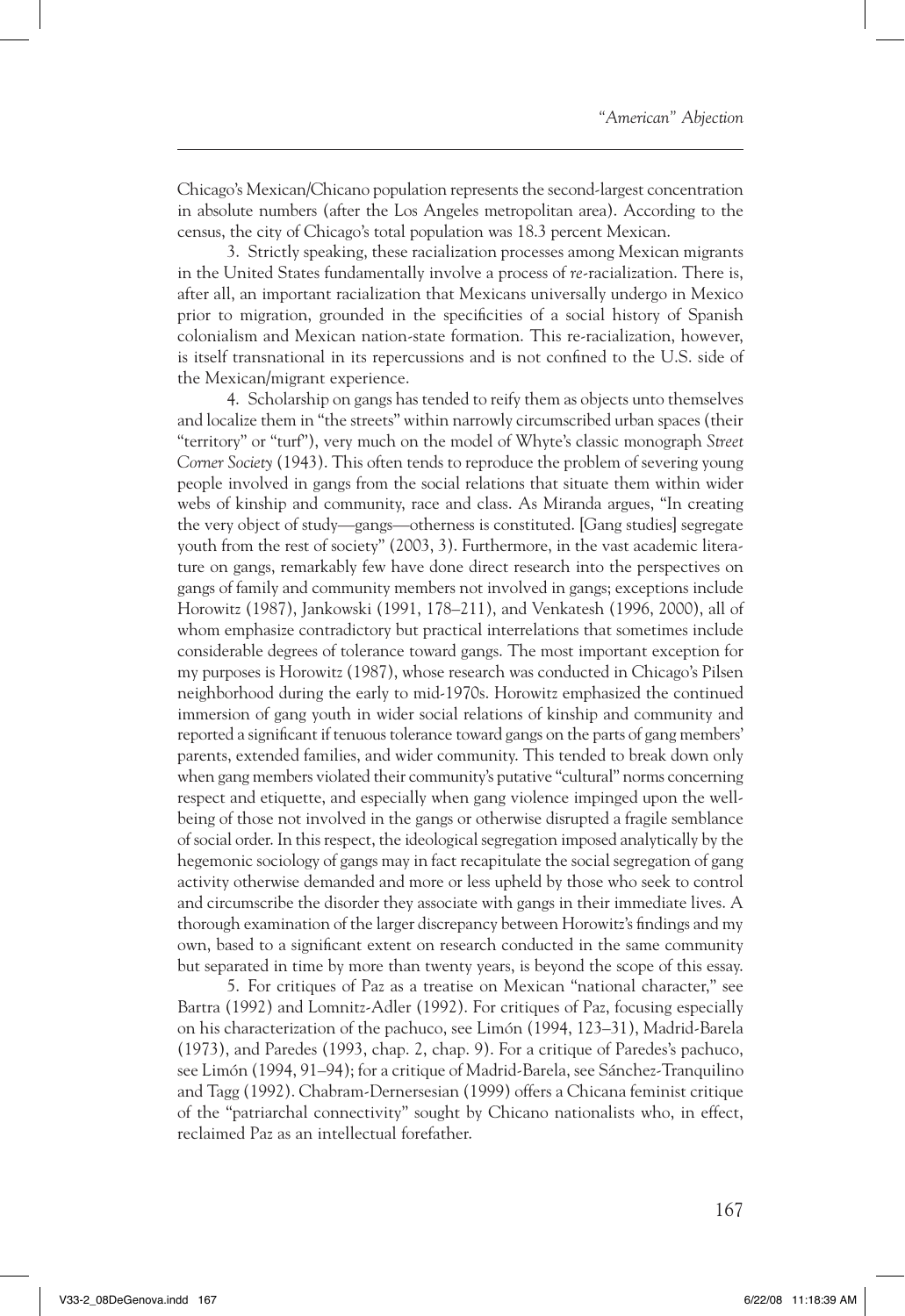6. "Pocho," as is well known, is a derogatory term for a Chicano, commonly deployed by Mexicans in both Mexico and the United States. The literal meaning is "pale" or "pale-faced," implying that U.S.-born and -raised "Mexican Americans" have been sapped of their natural strength and vigor, that their Mexican heritage has been diluted, that they have been whitened, or even perhaps that they have tried to whiten themselves in spite of their Mexican inheritance (Maciel 1990; Madrid-Barela 1976; Monsiváis 1977). Figuratively, then, the term connotes cultural inauthenticity, if not outright abjection, and also exposes the contiguity of culturalist and racialist assumptions.

7. There is of course a perfectly valid case to be made for the transgressive and even oppositional potentialities of youth gang subjectivities and countercultures (see, for example, Dawley 1992; Frias 1982; Rodríguez 1993; Shakur 1993). This is true even if one relinquishes the familiar romance of the "lumpenproletariat" and the prospects for a revolutionary transformation of street gangs in the "internal colonies" of the so-called First World into urban guerrillas analogous to armies of national liberation in the Third World, a project so compelling during the civil rights/decolonization era for many radical nationalist theorists, from Black Panthers to Young Lords and Brown Berets (following Fanon 1963; see also De Genova 1995, 120–26). For a history of the Brown Berets, see founder David Sánchez's memoir (1978) and the Brown Beret National Policies (D. Sánchez 1972), as well as Oropeza (2005), Haney López (2003), and Espinoza (2001). It is also noteworthy that the first examples of gangs in communities of color are sometimes reported to have been organizations of collective self-defense against racist terror perpetrated by white gangs (Davis 1990, 293).

8. For reasons of racial politics, I capitalize "Black" and "Blackness" as they refer to the social condition and historical specificity of African Americans, whereas I deliberately do not capitalize "white" or "whiteness." The capitalization of terms for racially subjugated groups marks an important gain in the struggle for self-definition, whereas "It is not merely that whiteness is oppressive and false, it is that whiteness is *nothing but* oppressive and false . . . Whiteness describes not a culture but precisely . . . the empty and therefore terrifying attempt to build an identity based on what one isn't and on whom one can hold back" (Roediger 1994, 13).

9. All names of companies and individuals that appear in this essay are fictive. Some of the people who have been my interlocutors in this research are vulnerable to punitive legal repercussions for their undocumented immigration status. In the interests of protecting their anonymity, I have deliberately obfuscated or altered various descriptive details that I deem to be inconsequential for my analysis but that nonetheless could serve to identify particular persons or companies.

10. "Gang-banger" was the ubiquitous English-language term used to refer to street gang members in Chicago, by Mexicans and non-Mexicans alike. It is deployed here as the most appropriate equivalent to convey the colloquial sense of words like *ganguero*, *cholo*, or *pandillero* in Spanish-language quotes. The term was already well established in Chicago's Mexican community in the early 1970s (Horowitz 1983, 239 n. 5).

11. The 2000 census found that Mexicans (including Chicanos) constituted 70 percent of the Latino population of the city of Chicago, and Puerto Ricans made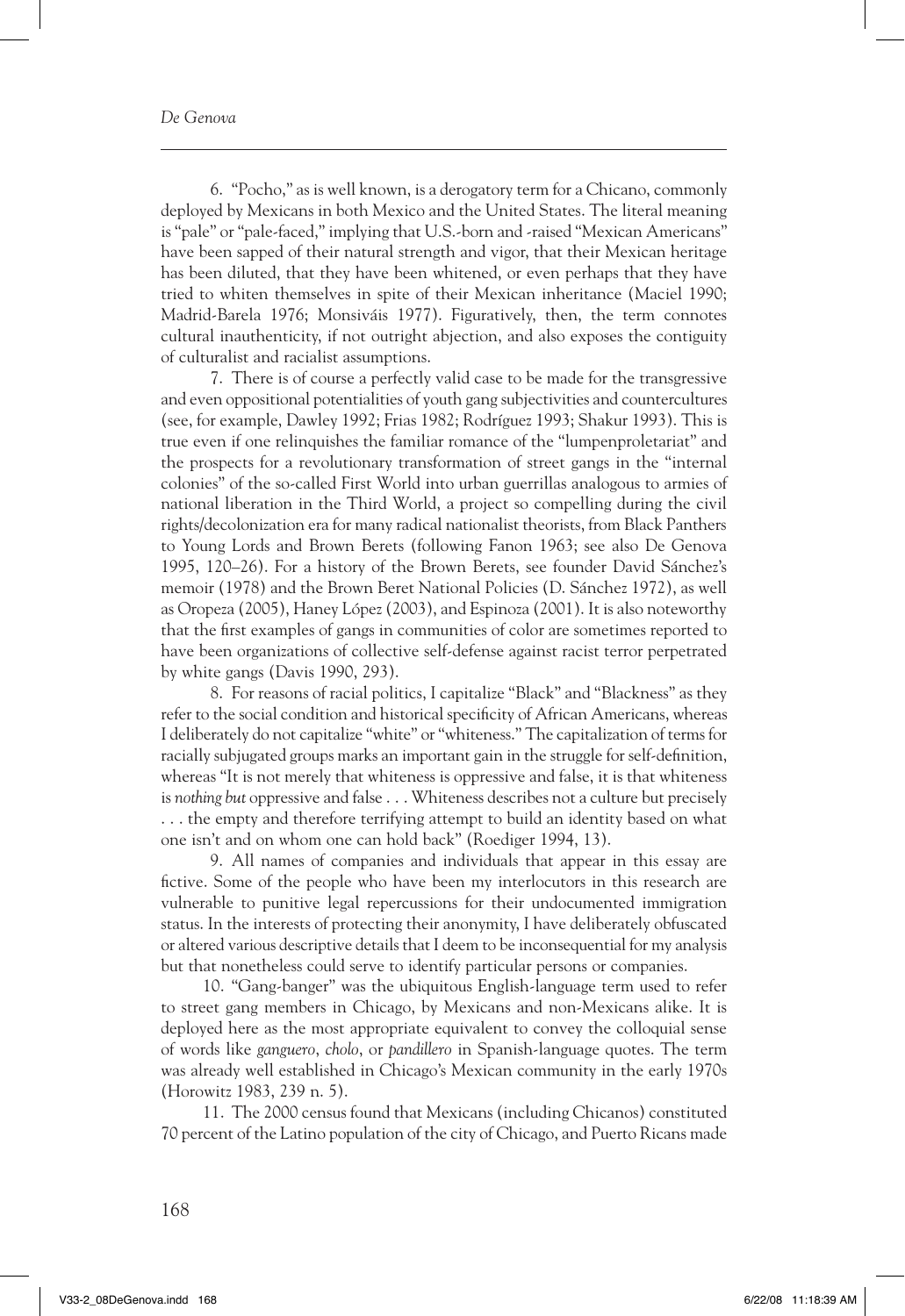up another 15 percent. Although Chicago is one of the most diversified areas of Latino settlement in the United States, Mexicans and Puerto Ricans together still accounted for 85 percent of all Latinos in 2000; trailing far behind, the third-largest Latino group, Guatemalans, represented only 3 percent of the total.

12. Here, this usage of the category American (*americano*) was quite discrepant with the more ubiquitous Mexican/migrant equation of that term with racial whiteness; the latter interpretation would very seldom have included Puerto Ricans.

13. Chicago ranked first for Latino/Asian segregation, tied for first for Black/ Asian segregation, and ranked third for Black/Latino segregation, fifth for white/ Black segregation, and sixth for white/Latino segregation, according to measures of residential dissimilarity scores in U.S. cities calculated from the 2000 census by researchers at the Lewis Mumford Center at SUNY Albany (http://www.mumford .albany.edu; see also Harrigan and Vogel 2000; Hirsch 1983; Squires et al. 1987).

14. Yolanda had been a member of the Lady Two-Six, the female section of a gang called the Two-Six, whose name refers to 26<sup>th</sup> Street, the main commercial strip in the Little Village neighborhood. "Throwin' up the Bunny" refers to making the gang's distinctive hand sign, a gesture intended to resemble a Playboy Bunny.

15. Ricardo's remark, because he spoke in English in this instance, left ambiguous whether his use of "fathers" was an overly literal translation from Spanish (*los padres*) and he really meant "parents," or whether he specifically meant that it was the responsibility of *male* parents to be vigilant in disciplining their errant children.

16. Unlike the others in the group, who were in their late twenties or in their thirties and had children, Benito, the youngest at twenty-one, was unmarried with no children. He had been in the United States five years (in California for the first two) and had a girlfriend born in Chicago. Benito had originally depicted the gang film as dealing generally with Mexicans, and on another occasion he indicated that he had friends, both from Mexico and U.S.-born, who were involved in gangs.

17. During the 1990s, Cicero became 77.4 percent Latino and 19.6 percent white. Among Latinos, over 88 percent were Mexican/Chicano (constituting at least 68.4 percent of the total population).

18. This equation of "Latinos" and "families" in Chicago has also been articulated in the mass media as a naturalized fact of demography (see, for example, Mendell and Osnos 2001).

19. This research preceded the Illegal Immigration Reform and Immigrant Responsibility Act of 1996 (Public Law 104–208; 110 Stat. 3009), which has subsequently facilitated and dramatically expanded the "criminal deportations" of non-U.S.-citizen Latino gang members, commonly the U.S.-raised (but noncitizen) children of migrants. The post-1996 regime has increasingly resulted in a spectacular transnationalization of originally U.S.-based Latino street gangs, and as the distinction between "migrant" and "gang" collapses, has rendered considerably more problematic migrants' transnational strategies for evading the prospect of their children's eventual entanglement in gang activity. See Zilberg (2004).

20. I deploy quotes wherever the terms legal or illegal modify migration or migrants in order to emphatically denaturalize the reification of this distinction; also see De Genova (2002; 2004; 2005, 213–49).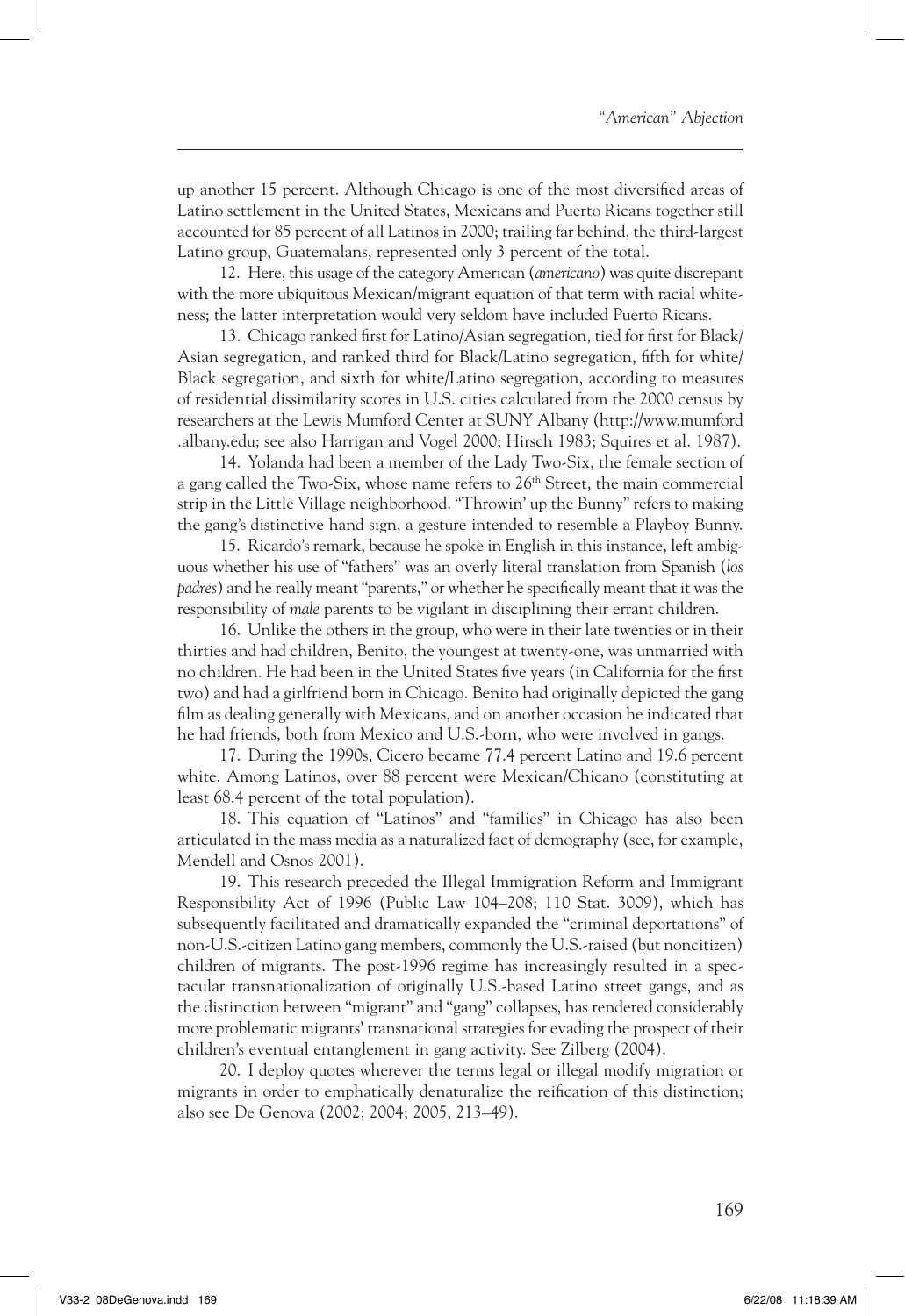### Works Cited

- Acuña, Rodolfo. 1996. *Anything but Mexican: Chicanos in Contemporary Los Angeles*. New York: Verso.
- Babcock, Granger. 1995. "Looking for a Third Space: El Pachuco and Chicano Nationalism in Luis Valdez's Zoot Suit." In *Staging Difference: Cultural Pluralism in American Theatre and Drama*, ed. Marc Maufort, 215–25. New York: Peter Lang.
- Barrera, Mario. 1992. "Story Structure in Latino Feature Films." In *Chicanos and Film: Representation and Resistance*, ed. Chon A. Noriega, 218–40. Minneapolis: University of Minnesota Press.
- Bartra, Roger. 1992. *The Cage of Melancholy: Identity and Metamorphosis in the Mexican Character*. New Brunswick, NJ: Rutgers University Press.
- Bogardus, Emory S. 1926. *The City Boy and His Problems*. Los Angeles: Rotary Club of Los Angeles.
	- ———. 1970. *The Mexican in the United States*. San Francisco: R and E Research Associates. Orig. pub. 1934.
- Brown, Monica. 2002. *Gang Nation: Delinquent Citizens in Puerto Rican, Chicano, and Chicana Narratives.* Minneapolis: University of Minnesota Press.
- Brownstein, H. 1996. *The Rise and Fall of a Violent Crime Wave: Crack Cocaine and the Social Construction of a Crime Problem*. New York: Harrow and Heston.
- Chabram-Dernersesian, Angie. 1999. "En-Countering the Other Discourse of Chicano-Mexicano Difference." *Cultural Studies* 13, no. 2: 263–89.
- Chiricos, T. 1996. "Moral Panic as Ideology: Drugs, Violence, Race, and Punishment in America." In *Justice with Prejudice: Race and Criminal Justice in America*, ed. M. Lynch and E. B. Patterson, 19–48. New York: Harrow and Heston.
- Cintrón, Ralph. 1997. *Angels' Town: Chero Ways, Gang Life, and Rhetorics of the Everyday*. Boston: Beacon.
- Davalos, Karen Mary. 1993. "Ethnic Identity among Mexican and Mexican American Women in Chicago, 1920–1991." PhD diss., Department of Anthropology, Yale University.
- Davis, Mike. 1990. *City of Quartz: Excavating the Future in Los Angeles*. New York: Verso.
- Dawley, David. 1992. *A Nation of Lords: The Autobiography of the Vice Lords*. 2nd ed. Prospect Heights, IL: Waveland Press. Orig. pub. 1972.
- De Genova, Nicholas. 1995. "Gangster Rap and Nihilism in Black America: Some Questions of Life and Death." *Social Text* 43: 89–132.
	- ———. 2002. "Migrant 'Illegality' and Deportability in Everyday Life." *Annual Review of Anthropology* 31: 419–47.
		- ———. 2004. "The Legal Production of Mexican/Migrant 'Illegality.'" *Latino Studies* 2, no. 1: 160–85.
		- ———. 2005. *Working the Boundaries: Race, Space, and "Illegality" in Mexican Chicago*. Durham, NC: Duke University Press.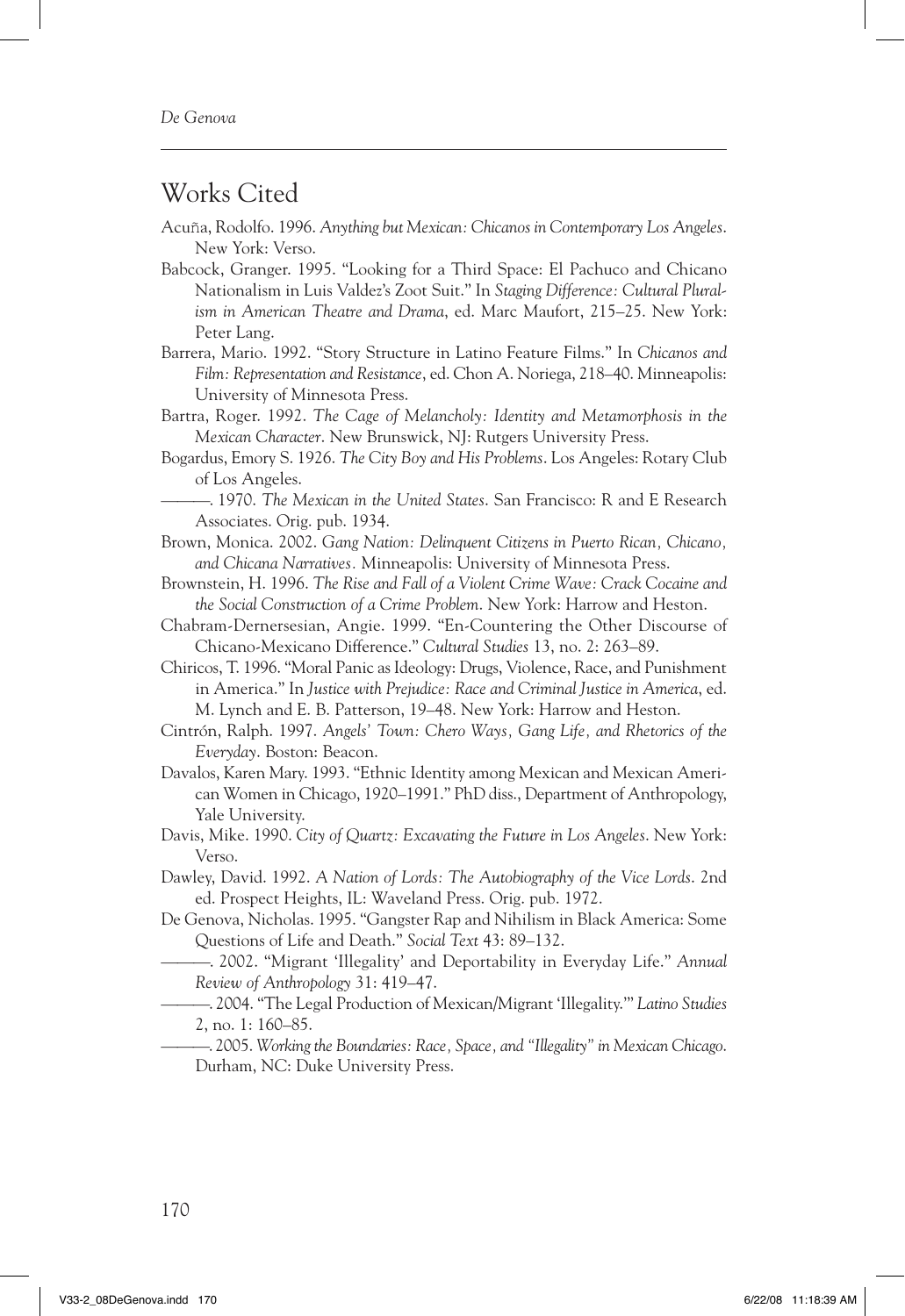———. 2006a. "Introduction: Latino and Asian Racial Formations at the Frontiers of U.S. Nationalism." In *Racial Transformations: Latinos and Asians Remaking the United States*, ed. Nicholas De Genova, 1–20. Durham, NC: Duke University Press.

———. 2006b. "The Everyday Civil War: Migrant Working Men, Within and Against Capital." *Ethnography* 7, no. 2: 179–203.

- De Genova, Nicholas, and Ana Y. Ramos-Zayas. 2003. *Latino Crossings: Mexicans, Puerto Ricans, and the Politics of Race and Citizenship*. New York: Routledge.
- Durán, Javier. 2002. "Nation and Translation: The Pachuco in Mexican Popular Culture: German Valdéz's Tin Tan." *Journal of the Midwest Modern Language Association* 35, no. 2: 41–49.
- Elam, Harry J., Jr. 1997. *Taking It to the Streets: The Social Protest Theater of Luis Valdez and Amiri Baraka*. Ann Arbor: University of Michigan Press.
- Escobar, Edward J. 1999. *Race, Police, and the Making of a Political Identity: Mexican Americans and the Los Angeles Police Department, 1900–1945*. Berkeley: University of California Press.
- Espinoza, Dionne. 2001. "'Revolutionary Sisters': Women's Solidarity and Collective Identification among Chicana Brown Berets in East Los Angeles, 1967–1970." *Aztlán: A Journal of Chicano Studies* 26, no. 1 (Spring): 17–58.
- Fanon, Frantz. 1963. *The Wretched of the Earth*. New York: Grove. Orig. pub. 1961 as *Les damnés de la terre*.
- Fregoso, Rosa Linda. 1993. *The Bronze Screen: Chicana and Chicano Film Culture*. Minneapolis: University of Minnesota Press.
	- ———. 1999. "Reimagining Chicana Urban Identities in the Public Sphere, *Cool Chuca Style*." In *Between Woman and Nation: Nationalisms, Transnational Feminisms, and the State*, ed. Caren Kaplan, Norma Alarcón, and Minoo Moallem, 72–91. Durham, NC: Duke University Press.
- Frias, Gus. 1982. *Barrio Warriors: Homeboys of Peace*. Los Angeles: Díaz Publications.
- Griswold del Castillo, Richard. 2002. "Mexican Intellectuals' Perceptions of Mexican Americans and Chicanos, 1920–Present." *Aztlán: A Journal of Chicano Studies* 27, no. 2 (Fall): 33–74.
- Guerra, Juan C. 1998. *Close to Home: Oral and Literate Practices in a Transnational Mexicano Community*. New York: Teachers College Press.
- Haney López, Ian F. 2003. *Racism on Trial: The Chicano Fight for Justice*. Cambridge, MA: Harvard University Press.
- Harrigan, John J., and Ronald K. Vogel. 2000. *Political Change in the Metropolis*. 6th ed. New York: Longman.
- Hirsch, Arnold R. 1983. *Making the Second Ghetto: Race and Housing in Chicago, 1940–1960*. New York: Cambridge University Press.
- Horowitz, Ruth. 1983. *Honor and the American Dream: Culture and Identity in a Chicano Community*. New Brunswick, NJ: Rutgers University Press.
	- ———. 1987. "Community Tolerance of Gang Violence." *Social Problems* 34, no. 5: 437–50.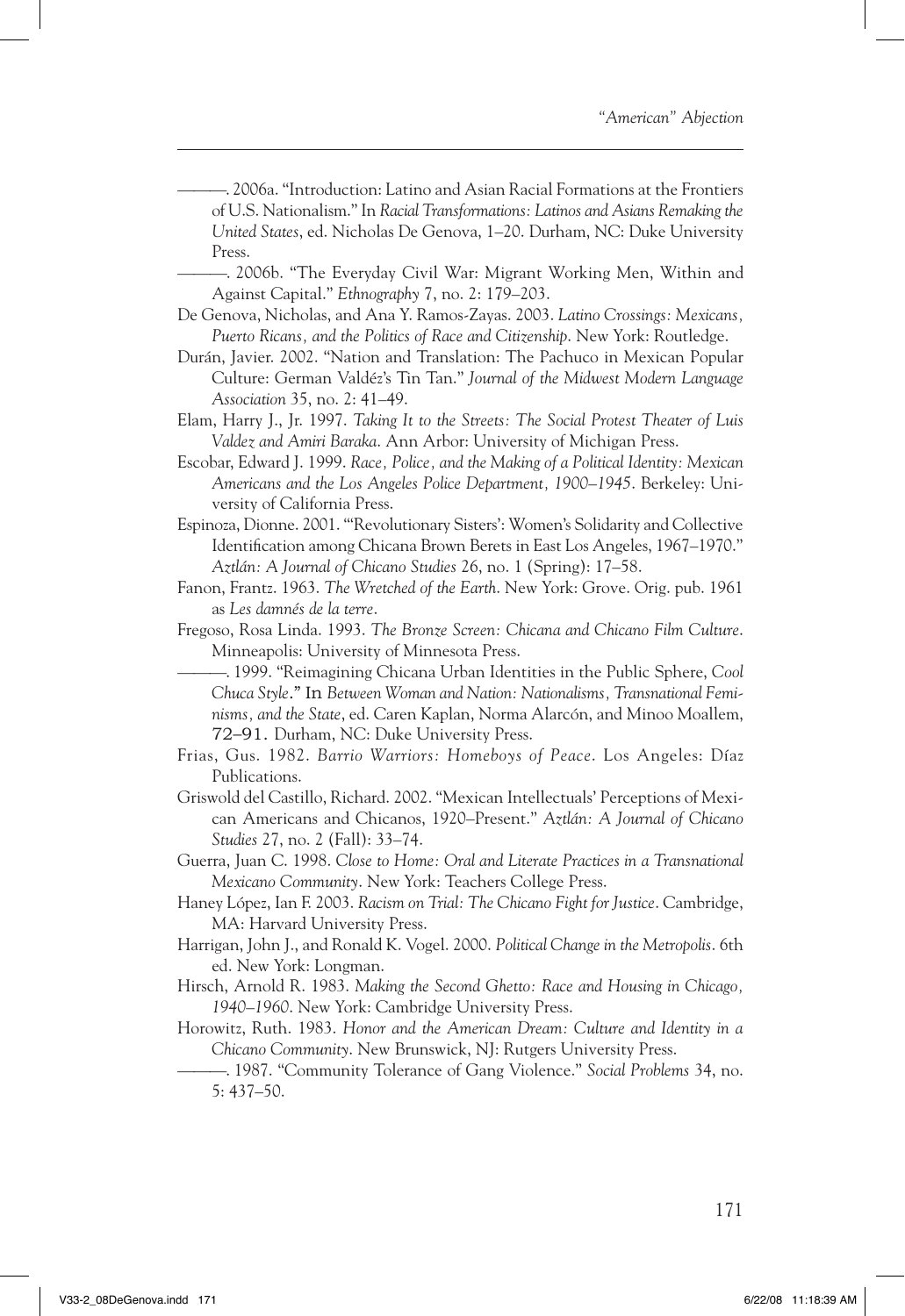- Jackson, P. 1993. "Moral Panic and the Response to Gangs in California." In *Gangs: The Origins and Impact of Contemporary Youth Gangs in the United States*, ed. S. Cummings and D. J. Monti, 257–75. Albany: State University of New York Press.
- Jankowski, Martín Sánchez. 1991. *Islands in the Street: Gangs and American Urban Society.* Berkeley: University of California Press.
- Jew, Victor. 2006. "Getting the Measure of Tomorrow: Chinese and Chicano Americas Under the Racial Gaze, 1934–35 and 1942–44." In *Racial Transformations: Latinos and Asians Remaking the United States*, ed. Nicholas De Genova, 62–90. Durham, NC: Duke University Press.
- Kristeva, Julia. 1982. *Powers of Horror: An Essay on Abjection*. Trans. Leon S. Roudiez. New York: Columbia University Press.
- Limón, José E. 1994. *Dancing with the Devil: Society and Cultural Poetics in Mexican-American South Texas*. Madison: University of Wisconsin Press.
- Lomnitz-Adler, Claudio. 1992. *Exits from the Labyrinth: Culture and Ideology in the Mexican National Space*. Berkeley: University of California Press.
- Maciel, David R. 1990. "Mexico in Aztlán and Aztlán in Mexico: The Dialectics of Chicano-Mexicano Art." In *Chicano Art: Resistance and Affirmation, 1965–1985*, ed. Richard Griswold del Castillo, Teresa McKenna, and Yvonne Yarbro-Bejarano, 109–19. Los Angeles: Wight Art Gallery, University of California.
- Madrid-Barela, Arturo. 1973. "In Search of the Authentic Pachuco: An Interpretive Essay." *Aztlán* 4, no. 1: 31–60.

———. 1976. "Pochos: The Different Mexicans, An Interpretive Essay, Part I." *Aztlán* 7, no. 1: 51–64.

- Mazón, Mauricio. 1984. *The Zoot-Suit Riots: The Psychology of Symbolic Annihilation*. Austin: University of Texas Press.
- Mendell, David, and Evan Osnos. 2001. "City Population Bounces Back: Total at 2.89 Million as Influx of Hispanics Ends Long Decline." *Chicago Tribune*, March 15.
- Miranda, Marie "Keta." 2003. *Homegirls in the Public Sphere*. Austin: University of Texas Press.
- Mirandé, Alfredo. 1985. *The Chicano Experience: An Alternative Perspective*. Notre Dame, IN: University of Notre Dame Press.
- Monsiváis, Carlos. 1977. "De México y los chicanos, de México y su cultura fronteriza." Prologue to *La otra cara de México: El pueblo chicano*, ed. David R. Maciel, 1–19. Mexico City: Ediciones El Caballito.

———. 1997. *Mexican Postcards*. New York: Verso.

- Moore, Joan W. 1991. *Going Down to the Barrio: Homeboys and Homegirls in Change*. Philadelphia: Temple University Press.
- Noriega, Chon A. 1992. "Between a Weapon and a Formula: Chicano Cinema and Its Contexts." In *Chicanos and Film: Representation and Resistance*, ed. Chon A. Noriega, 141–67. Minneapolis: University of Minnesota Press.
- Oropeza, Lorena. 2005. *¡Raza Sí! ¡Guerra No! Chicano Protest and Patriotism during the Viet Nam War Era.* Berkeley: University of California Press.

172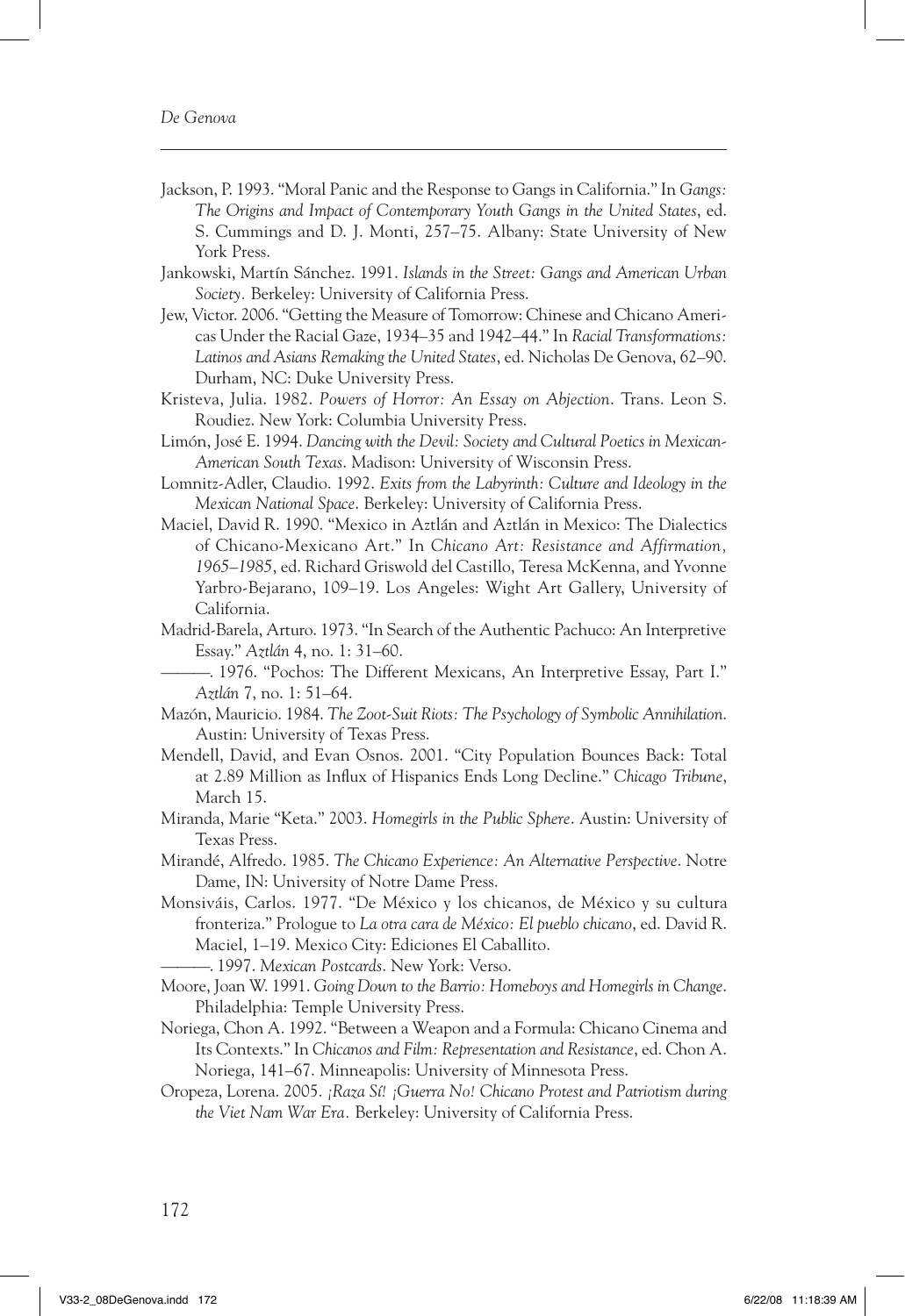- Pagán, Eduardo Obregón. 2003. *Murder at the Sleepy Lagoon: Zoot Suits, Race, and Riot in Wartime L.A.* Chapel Hill: University of North Carolina Press.
- Paredes, Américo. 1993. *Folklore and Culture on the Texas-Mexican Border*. Austin: Center for Mexican American Studies, University of Texas.
- Paz, Octavio. 1985. *The Labyrinth of Solitude*. New York: Grove Press. Orig. pub. 1950.
- Ramos-Zayas, Ana Y. 2004. "Delinquent Citizenship, National Performances: Racialization, Surveillance, and the Politics of 'Worthiness' in Puerto Rican Chicago." *Latino Studies* 2, no. 1: 26–44.
- Rodríguez, Luis J. 1993. *Always Running: La Vida Loca: Gang Days in L.A*. Willimantic, CT: Curbstone.
- Roediger, David R. 1994. *Toward the Abolition of Whiteness: Essays on Race, Politics, and Working Class History.* New York: Verso.
- Rosales, Francisco Arturo. 1999. *¡Pobre Raza! Violence, Justice, and Mobilization among México Lindo Immigrants, 1900–1936.* Austin: University of Texas Press.
- Sánchez, David. 1972. "Brown Beret National Policies." Repr. in *Latino/a Thought: Culture, Politics, and Society*, ed. Francisco H. Vázquez and Rodolfo D. Torres, 324–30. New York: Rowan and Littlefield.

———. 1978. *Expedition through Aztlán*. La Puente, CA: Perspectiva Press.

- Sánchez, George J. 1993. *Becoming Mexican American: Ethnicity, Culture, and Identity in Chicano Los Angeles 1900–1945*. New York: Oxford University Press.
- Sánchez-Tranquilino, Marcos, and John Tagg. 1992. "The Pachuco's Flayed Hide: Mobility, Identity, and Buenas Garras." In *Cultural Studies*, ed. Lawrence Grossberg, Cary Nelson, and Paula Treichler, 556–70. New York: Routledge.
- Shakur, Sanyika ["Monster" Cody Scott]. 1993. *Monster: The Autobiography of an L.A. Gang Member*. New York: Atlantic Monthly Press.
- Squires, Gregory D., Larry Bennett, Kathleen McCourt, and Phillip Nyden. 1987. *Chicago: Race, Class, and the Response to Urban Decline*. Philadelphia: Temple University Press.
- Thrasher, Frederick M. 1927. *The Gang: A Study of 1,313 Gangs in Chicago*. Chicago: University of Chicago Press.
- Tovares, Raúl Damacio. 2002. *Manufacturing the Gang: Mexican American Youth Gangs on Local Television News*. Westport, CT: Greenwood.
- Valdés, Dennis Nodín. 2000. "Region, Nation, and World-System: Perspectives on Midwestern Chicana/o History." In *Voices of a New Chicana/o History*, ed. Refugio I. Rochín and Dennis N. Valdés, 115–40. East Lansing: Michigan State University Press.

Valdez, Luis. 1992. *Zoot Suit, and Other Plays*. Houston: Arte Público.

- Venkatesh, Sudhir Alladi. 1996. "The Gang in the Community." In *Gangs in America*, 2nd ed., ed. C. Ronald Huff, 241–55. Thousand Oaks, CA: Sage. ———. 2000. *American Project*. Cambridge, MA: Harvard University Press.
- Webb, Simon. 1998. "Masculinities at the Margins: Representations of the Malandro and the Pachuco." In *Imagination beyond Nation: Latin American Popular Culture*, ed. Eva P. Bueno and Terry Caesar, 227–64. Pittsburgh: University of Pittsburgh Press.